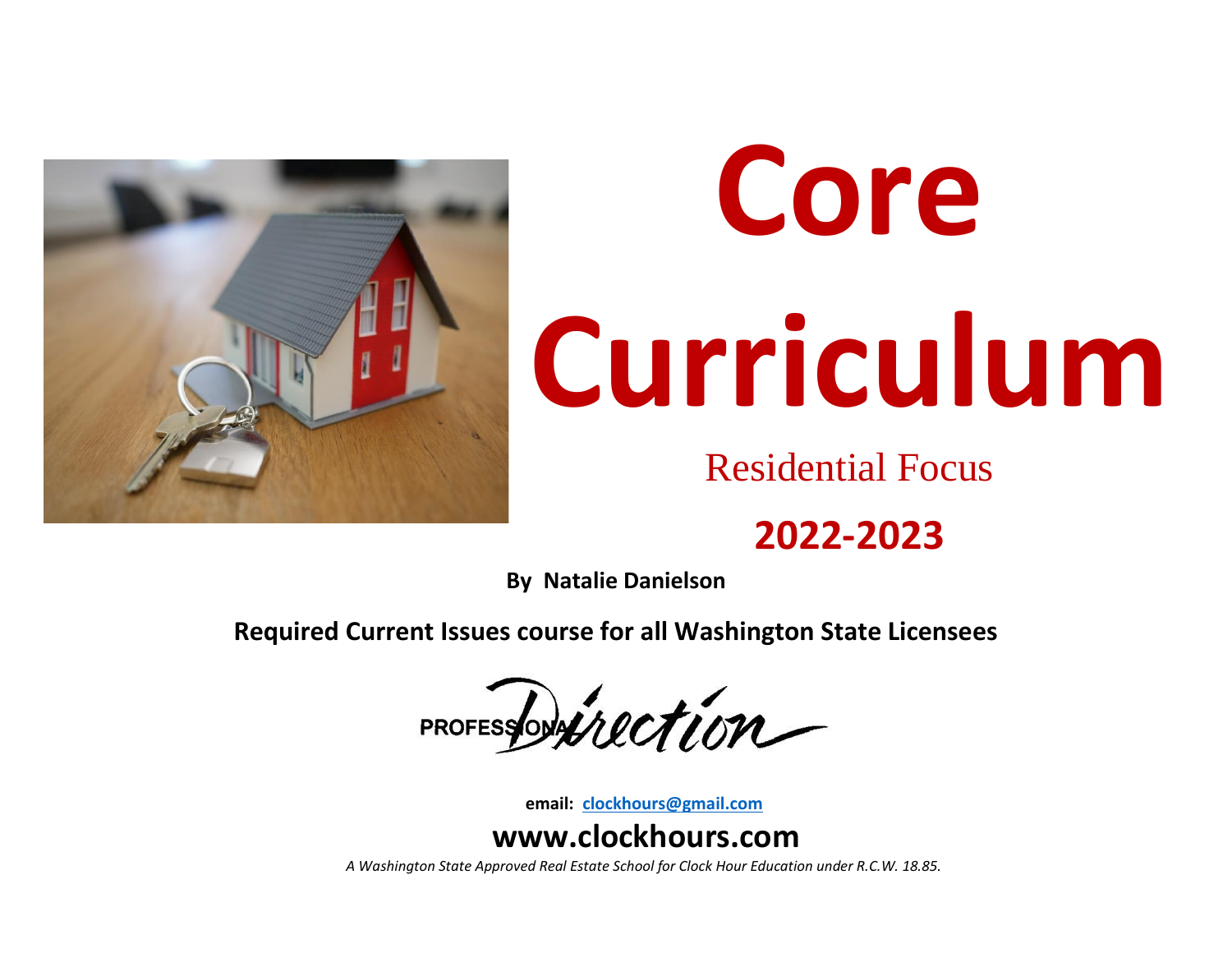

*Please Read this First! Thanks!*

PROFESSORANCTION

### **Clockhours by Email**

- 1. You will be provided with a booklet of with the class material here in a pdf format.
- 2. The course has been divided up into sessions. In Washington State a "clock hour" is 50 minutes. There are questions about each session. They can be answered while reading the material, at the end of the session, or at the end.
- 3. *Answer* the questions on the quiz sheet.
- 4. If you have any questions regarding the material or the questions, don't hesitate to email Natalie Danielson.
- 5. *Email* Quiz and Evaluation to Professional Direction. clockhours@gmail.com
- 6. The certificate will be emailed ASAP after receipt of quiz and evaluation. If you are desperate… just email us!!!!

Disclaimer.. the course materials and questions are not to be used for legal advice. Information can change over time. Real estate transactions are handled different ways in different regions in the State of Washington. If you have any comments or concerns about the material contact Professional Direction. Thanks! *Natalie Danielson*

> **PROFESSIONAL Direction Email: clockhours@gmail.com**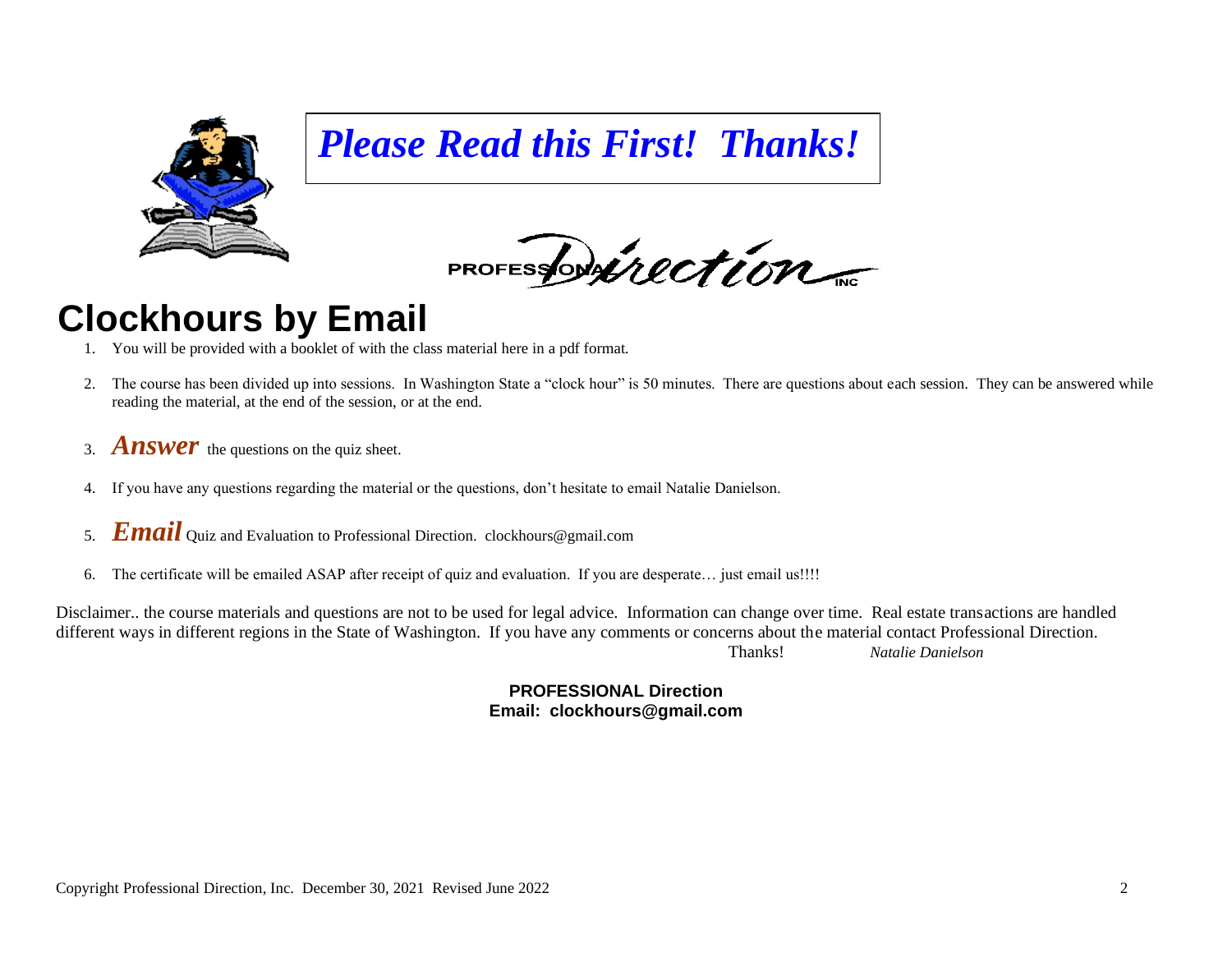## **Core Curriculum Current Issues**

### Residential Focus

### **2022-2023**

|                   | Session<br><b>Hours</b> | <b>Major Topics</b>           | Objective                                                    |
|-------------------|-------------------------|-------------------------------|--------------------------------------------------------------|
| <b>Curriculum</b> | 1                       | <b>Legislative and Legal</b>  | A. Fair Housing Protected Classes                            |
|                   | 30 min                  |                               | <b>B. Landlord Tenant Law update</b>                         |
|                   |                         |                               | C. Rent-backs fall under new Just Cause Law                  |
|                   |                         |                               | D. Seller sues broker for failure to sell overpriced listing |
|                   | $\mathbf{2}$            | <b>Forms</b>                  | A. Escalation Clauses                                        |
|                   | <b>60 min</b>           |                               | <b>B. Evidence of Funds</b>                                  |
|                   |                         |                               | <b>C. Inspection Addendum</b>                                |
|                   |                         |                               | <b>D. Inspection Response</b>                                |
|                   |                         |                               | <b>E. Closing and Possession Terms</b>                       |
|                   |                         |                               | F. Financing contingency forms                               |
|                   | 3                       | <b>Business Practices</b>     | A. Professional Cooperation                                  |
|                   | <b>90 min</b>           | <b>Professional Standards</b> | B. Broker responsibilities when in management position       |
|                   |                         |                               | C. Timely presentation of all offers                         |
|                   |                         |                               | D. Multiple Offer Situations                                 |
|                   |                         |                               | E. Risky Practices in an abundant market                     |

Copyright Professional Direction, Inc. December 30, 2021 Revised June 2022 3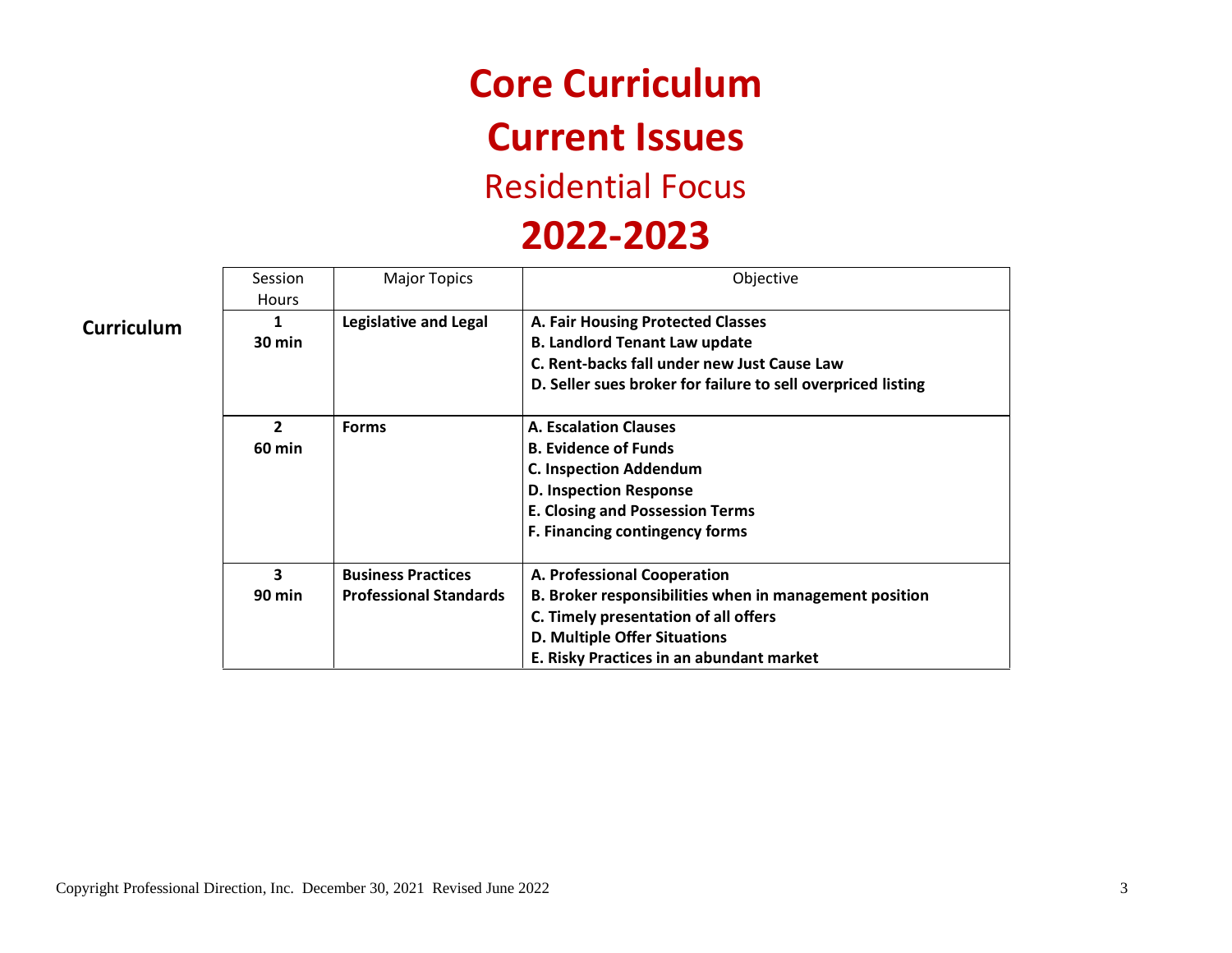# **Core Curriculum Current Issues** Residential Focus **2022-2023 By Natalie Danielson**

The Core Curriculum is a required course for every real estate broker renewal every two years. The curriculum is decided by the Department of Licensing with updated material every two years. This class focuses on major sections that were determined to have an impact on the business of the real estate broker and the consumer. This is the residential focus that includes forms, current case, handling offers, and responsibilities as a managing broker. If you have legal questions,

#### **Course Objectives**

#### **As a result of taking this course the real estate licensee will be able to:**

these must be directed to your Designated Broker or the corporate attorney.

- Know the changes to Landlord Tenant Laws in Washington state and the impact on rent-backs or pre closing possession.
- Lean about the Beauregard Case regarding an overpriced listing and the responsibility for presenting written information to clients.
- Know how to effectively utilize specific forms for escalation clauses, financing, closing, and inspections.
- Identify issues to contribute to professional cooperation with clients and fellow brokers.
- Identify broker responsibilities when in management position
- Know the requirement for timely presentation of offers.
- Know the way to handle multiple offers effectively.
- Identify risky practices in an abundant market

Copyright Professional Direction, Inc. December 30, 2021 Revised June 2022 4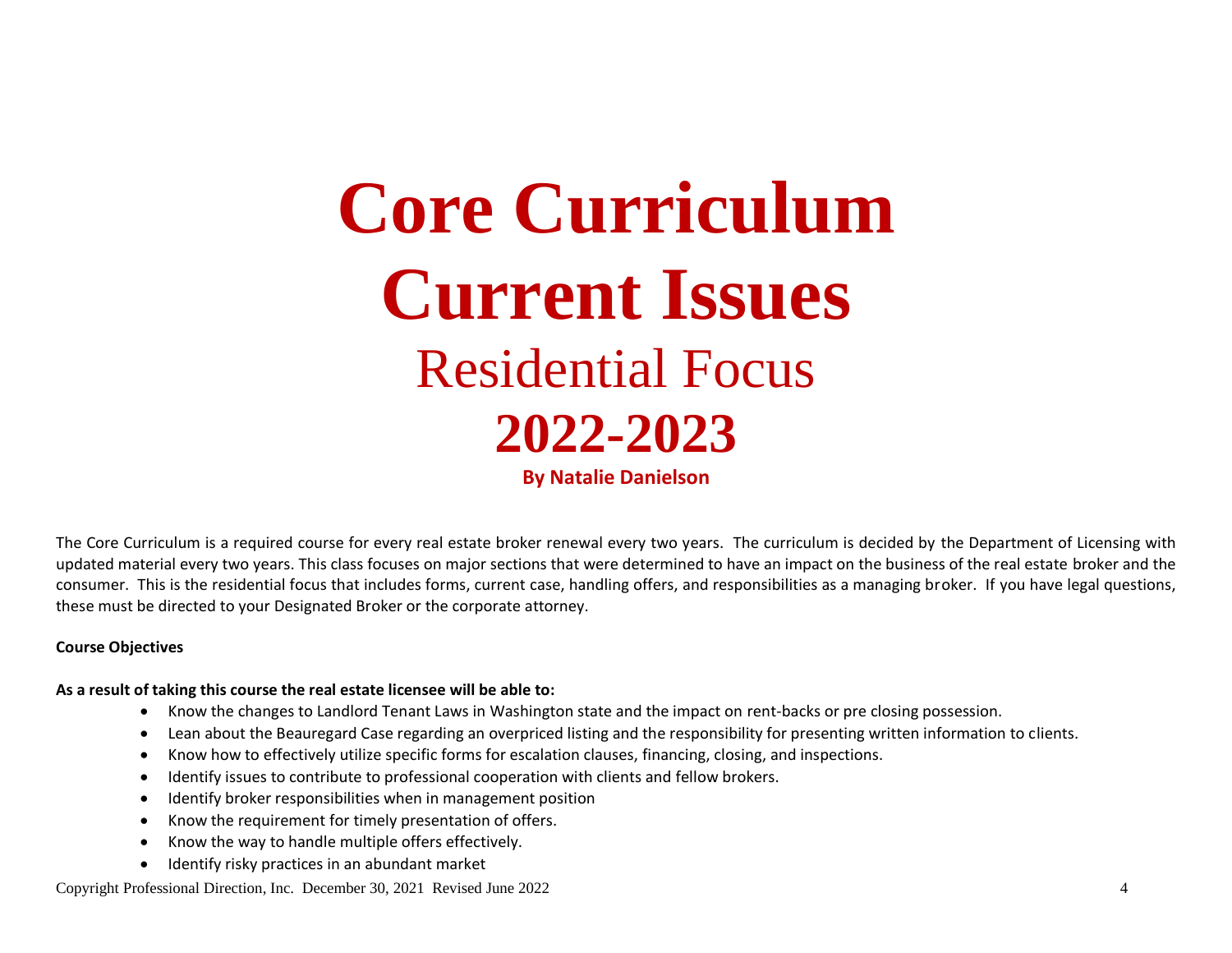# **Legislative and Legal Updates**

### **A. Protected classes under Anti-Discrimination Laws**

#### **What is Fair Housing**

Fair housing is the right to choose housing free from unlawful discrimination. Fair housing laws protect people from discrimination based on race, color, religion, sex, national origin, familial status, disability*. In 2021, President Biden signed an executive order to add LGBTQ+ to the definition of protected class under sex.*

In Washington State, marital status, sexual orientation, veteran or military status and gender identity are also protected. There are further protections based on the city or county in which you reside. For example, the presence of a Section 8 voucher is protected in Seattle, Bellevue, Redmond, Kirkland, and Vancouver.

#### **What is a protected class?**

People that identify as a person in a group listed as a protected class share common characteristics. Every person can identify as being in one or more protected class. We all share our race, religion and national origin with many other people. Protect classes are not necessarily minorities. It is when we are discriminated against because of that characteristic that special protection is granted under Federal, State and local laws.

#### **Are you a member of a protected class?**

Yes, every person has characteristics under the laws. Every person can be described by race, color, sex, religion, and other protected classes. It is when those characteristics are used to show a limitation, preference or discrimination that any person can have protections under the laws.

#### **What are the protected classes under the Federal Fair Housing Laws?**

The Federal Fair Housing Law lists the following protected classes:

Race, color, religion, national origin, sex (including pregnancy, childbirth, and related medical conditions), familial status (having children under 18 in a household including pregnant women), and handicap/disability.

#### **What are the protected classes under the Washington State Anti-Discrimination laws?**

Race, color, religion, national origin, sex, Sexual Orientation/Gender identity, Veteran/military status, Disability, Marital Status, and Familial status (families with children under the age of 18 or pregnant)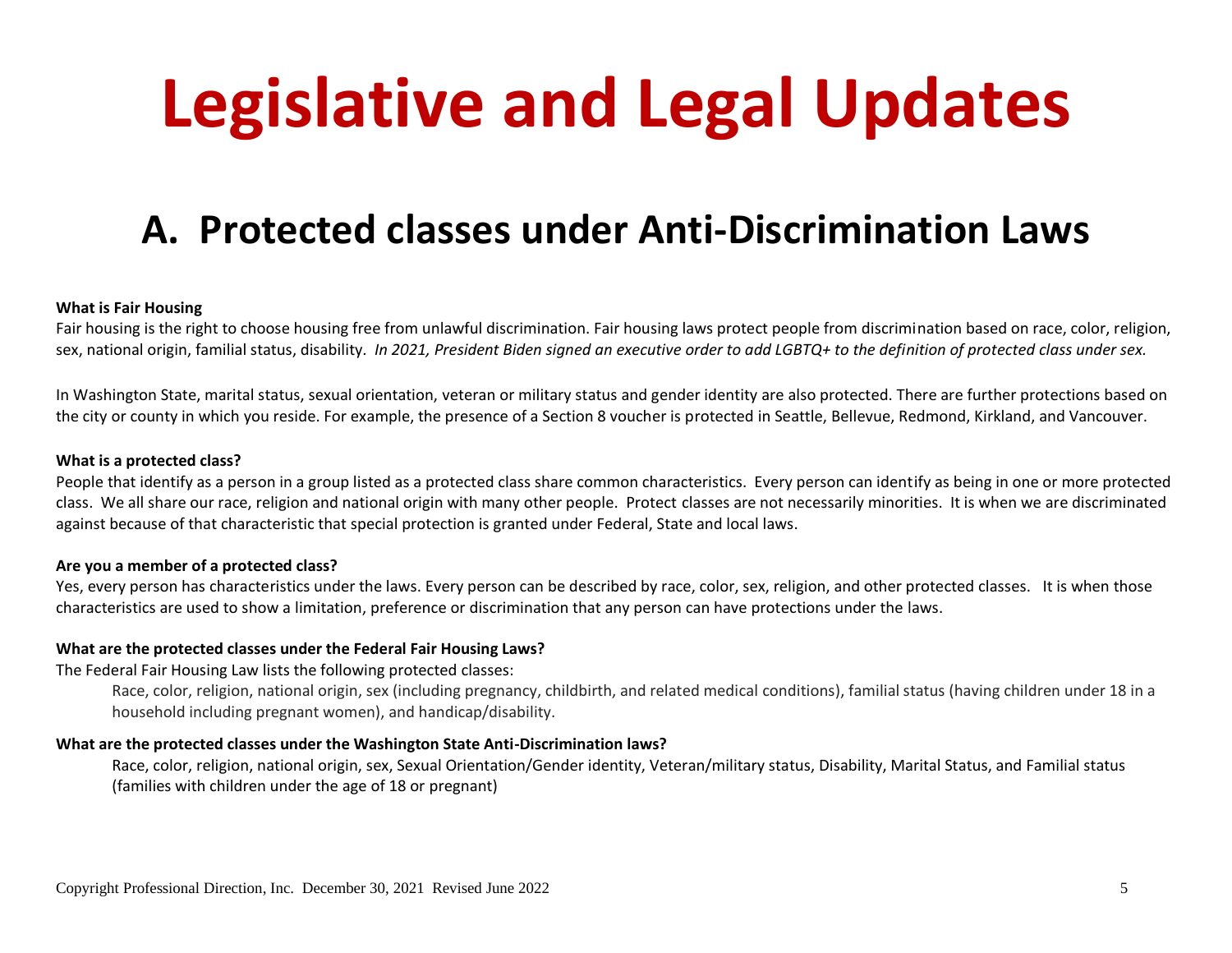#### **Washington State Human Rights Commission WSHRC**

The Commission has a cooperative agreement with the Federal Department of Housing and Urban Development (HUD) to process and investigate dual-filed housing complaints for which our Commission receives finding under the Fair Housing Assistance Program (FHAP). Most of the Commission's housing cases are dual-filed with HUD; however, the state fair housing law is more expansive than the federal fair housing law and occasionally the Commission will prepare a complaint with Commission jurisdiction only.

These are some of the issues/cases and examples from The Fair Housing Coach regarding the protected classes under Fair Housing Law.

#### **Race /Color in Housing**

It is illegal to discriminate on the basis of race or color. *Hair and other historically racial traits are now protected in WA. This can include prohibiting any discrimination against a person's hair or other trait that is aligned with their background.*

#### **Creed/Religion in Housing**

It is illegal to discriminate based on a person's religious beliefs.

#### **National Origin**

It is illegal to treat people unfavorably because they are from a particular country or part of the world, because of ethnicity or accent, or because they appear to be of a certain ethnic background even if they are not. It is illegal to discriminate based on a person's national origin. The Washington State Human Rights Commission does not ask or record immigration status

#### **Sexual Orientation and Gender Identity in Housing**

It is illegal to treat someone including an applicant or employee unfavorably because of that person's sex. Discrimination against an individual because of gender identity, including transgender status, or because of sexual orientation is discrimination.

*Last November in Hawaii , the commission found that a landlord discriminated against a resident based on her gender identity and expression and awarded the resident a total of \$95,000 in damages, including \$75,000 in emotional distress damages and \$20,000 in punitive damages. The landlord didn't appeal the decision.*

*Under Hawaii state law, it's a discriminatory practice for an owner or any other person engaging in a real estate transaction to discriminate against a person in the terms, conditions, or privileges of that real estate transaction because of sex, including gender identity and expression.*

*According to the resident's complaint, she lived and worked as the property caretaker while the landlord resided in Florida. The resident said that the landlord visited the Hawaii property to hold retreats for his mainland-based business and first met her in 2012 when she was using a name traditionally associated with the male gender and presented as male. After the landlord saw her expressing her gender identity for the first time in person, however, the resident claimed that the landlord harassed, threatened, and forced her off the property.*

*At the hearing, the resident testified that she suffered emotional distress because of the landlord's actions. An expert on bias crimes against lesbian, gay, bisexual, and transgender individuals testified about the pervasive stigmatization of transgender individuals and research indicating that transgender women are at greater risk of being subjected to violence. In light of this heightened risk of harm, the expert said that transgender individuals have reason to take threats of violence seriously.*

*Executive Director William D. Hoshijo said in a statement, "The award of punitive damages in the Commission's Final Decision and Order should signal to housing providers that harassment, intimidation, and discrimination against individuals for expressing their gender identity will not be tolerated." March 2019 The Fair Housing Coach*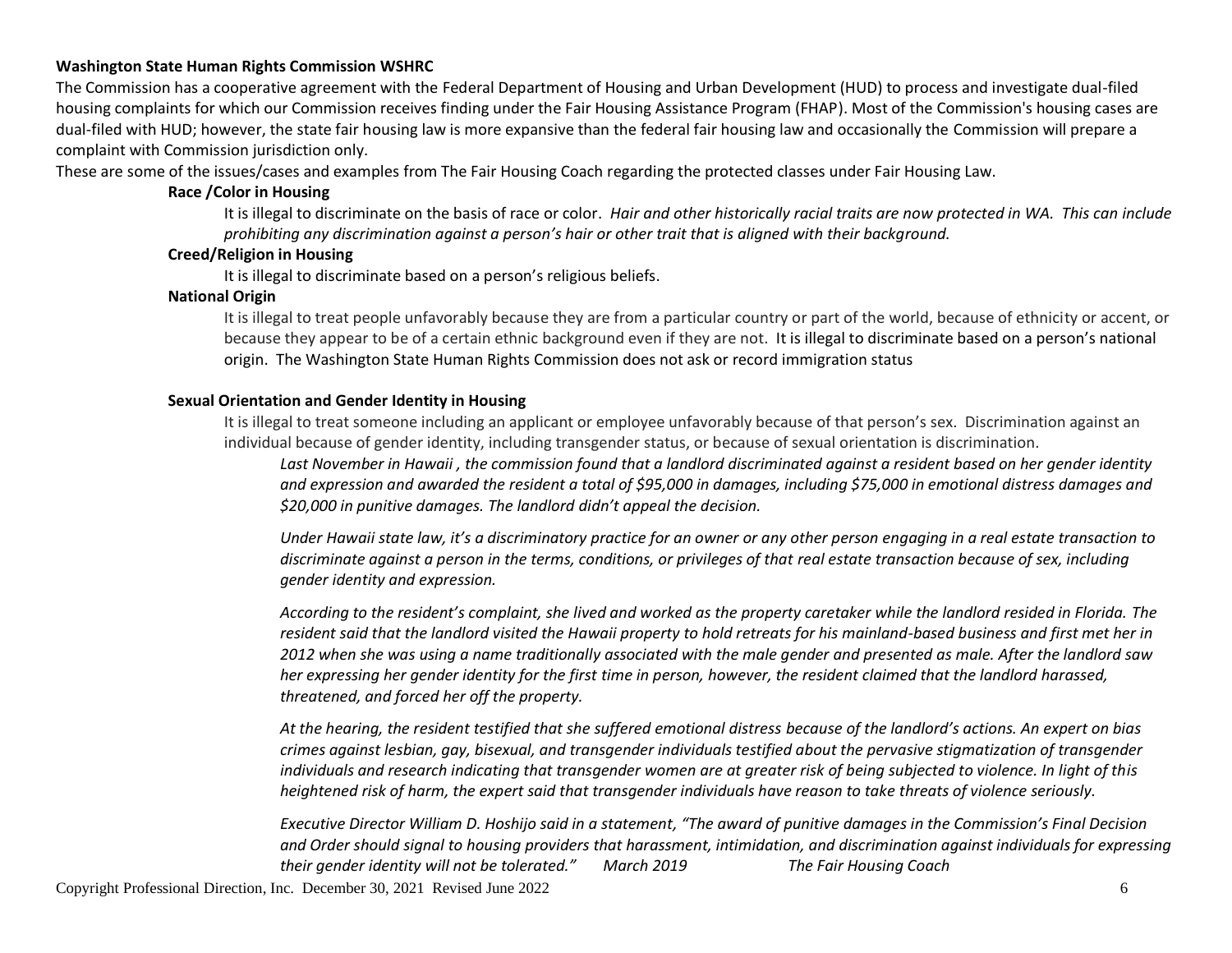#### **Sexual Harassment in Housing**

*In Massachusetts, he Justice Department recently filed a lawsuit alleging that female residents of rental properties were subjected to sexual harassment and retaliation, in violation of the Federal Fair Housing Act.*

*The lawsuit alleged that from at least 2009 through the present, the landlord sexually harassed female tenants of rental properties owned by the landlord and related businesses. The complaint further alleges that an employee, a Level 3 registered sex offender, also harassed and assaulted female residents.*

*Anna María Farías, HUD's Assistant Secretary for Fair Housing and Equal Opportunity said, "HUD will continue working in partnership with the Justice Department to address this form of discrimination." September 2019*

#### **Familial Status**

*HUD announced that it's charging a couple who owns an apartment building in Georgia with violating fair housing law by refusing to rent to, imposing different rental terms and conditions on, and making discriminatory statements about families with children. The Fair Housing Act makes it unlawful to discriminate against families with children under the age of 18. Housing may exclude children only if it meets the Fair Housing Act's exemption for "housing for older persons."*

*The case came to HUD's attention when the mother of two minor children filed complaints alleging that the landlord had a policy limiting the number of children that could reside in their apartments. HUD's charge alleges that the landlord's voicemail announced the policy to people who phoned looking for housing. The policy allows only one child in a two-bedroom unit and two children in a three-bedroom unit. The charge will be heard by a U.S. Administrative Law Judge unless any party elects for the case to be heard in federal court.*

*"The Fair Housing Act generally prohibits landlords from limiting housing to families with a certain number of children. HUD is committed to enforcing the Act to ensure that families with children are given equal housing opportunities," said Paul Compton, HUD's General Counsel. September 2019*

*A mother living at a housing community filed a complaint alleging that the property manager made her son and other children leave a recreational area of the complex after observing the children playing without their parents observing. The woman's complaint also alleged that the community maintained an unwritten policy that children couldn't use common spaces without adult supervision. The owner and manager denied that they discriminated against the woman but agreed to settle the complaint. Under the agreement, the community agreed to pay \$5,000 to the mother and to allow her to terminate her lease without penalty if she chose to do so. The community also agreed to provide fair housing training for its employees and circulate a letter to residents stating that children do not need to be supervised to use the development's common areas.*

*Individuals renting units at apartment complexes have a right to use any amenities that are available, and this applies to families who have children. August 2019*

#### **Honorably Discharged Veteran and Military status in housing**

It is a violation to discriminate against individuals on the basis of military status or being an honorably discharged veteran. A housing provider should not ask questions about political beliefs related to military service or questions based on the assumption that veterans and service members have PTSD or other mental health conditions or disabilities. It is ok to offer incentives to people who are military personnel or veterans.

Copyright Professional Direction, Inc. December 30, 2021 Revised June 2022 7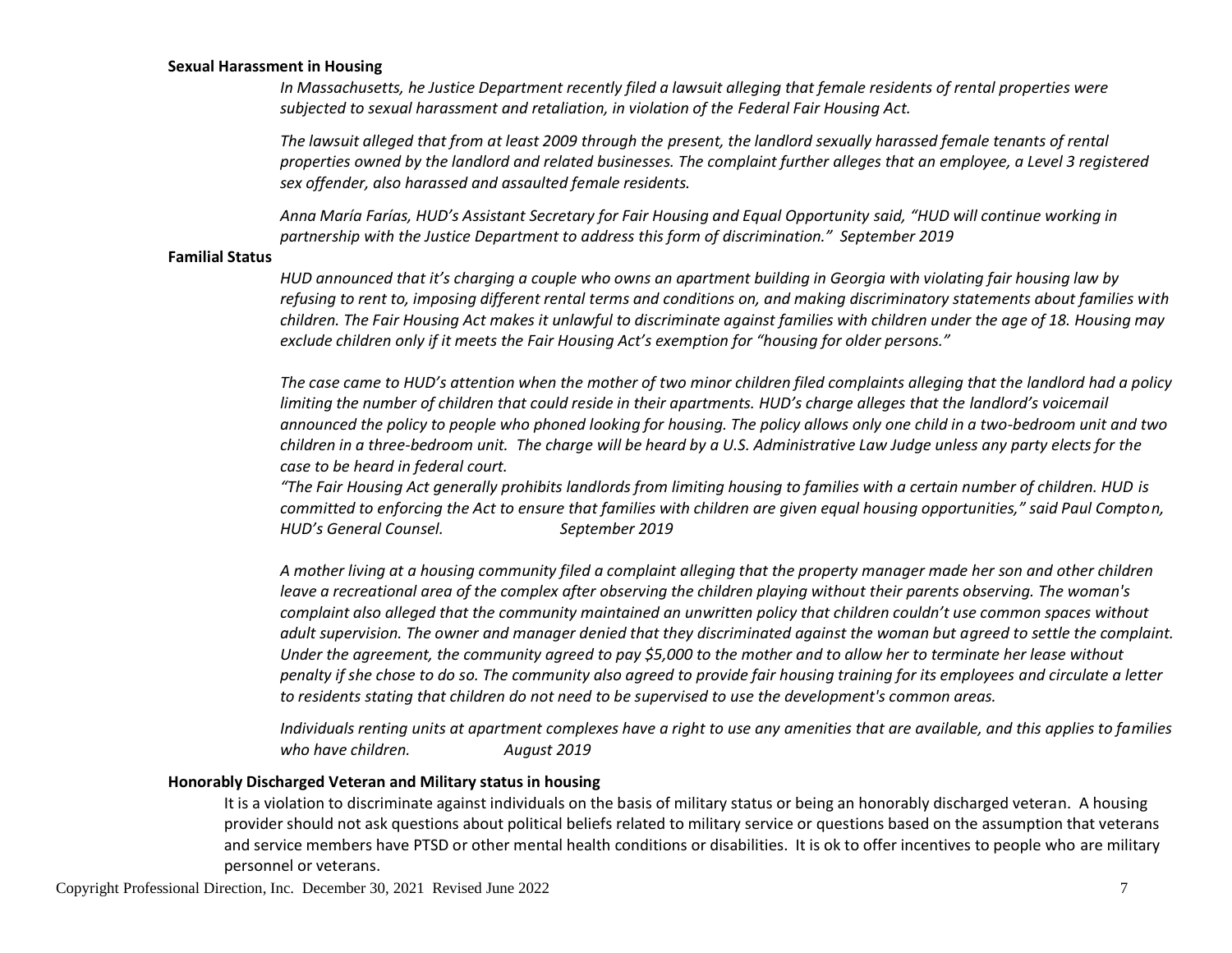#### **Handicap/ Disability**

A housing provider including landlords, property managers, homeowners, and condominium associations cannot discriminate against persons with disabilities and must make reasonable accommodations. Obesity was added to the list for handicap/disability. If you or someone living with you is disabled, there are additional protections. Your housing provider may not:

- Refuse to allow reasonable modifications to a dwelling or common area, at your expense, if necessary, for the person with the disability to use the housing. In the case of a rental, the landlord may, where it is reasonable to do so, condition permission for a modification on the renter agreeing to restore the interior of the dwelling to the condition that existed before the modification.
- Refuse to make reasonable accommodation in rules, policies, practices, or services when such accommodations may be necessary to afford a person with a disability equal opportunity to use and enjoy a dwelling. This can include service and comfort animals, parking, access, etc.

A reasonable accommodation could include an assistance animal. The law does not have a training requirement for such animals. In order for a person to have an assistance animal, the person must have a disability, request the animal as a reasonable accommodation, and must be able to show that the animal is necessary because of the person's disability by presenting a note from a medical provider. Emotional support animals and comfort animals would be included. Fair housing does not limit the species of service animals.

*The California Department of Fair Employment and Housing (DFEH) recently announced that it has reached a \$50,000 settlement in a housing disability discrimination case with a Modesto apartment complex owner and its property manager. The case involved a resident who claimed that her lease was illegally terminated based on her disability.*

*In her complaint, the resident claimed that the community terminated her lease because throughout her tenancy, she experienced multiple medical emergencies that required the assistance of an ambulance to transport her to the hospital. The property manager allegedly reported that other residents had complained about these emergencies.*

*"Housing providers cannot terminate or decline to renew a lease simply because they disfavor tenants with disabilities," Kevin Kish, Director of the DFEH, said in a statement. "And to the extent a tenant with a disability needs a reasonable accommodation, landlords must provide it unless it would constitute an undue financial or administrative burden, a fundamental alteration of the program, a direct threat to the health and safety of others, or would cause substantial physical damage to the property of others. November 2019 The Fair Housing Coach*

#### **Hate and Bias crimes in Housing**

Hundreds of hate crimes are reported in Washington State every year. According to the National FBI hate crime statistics 2017, 27.5% of all hate crime incidents across the nations occur in or near residences and family homes. In Washington State a person is guilty of malicious harassment if he or she maliciously and intentionally commits causes injury or damage to property or threatens a person or group of persons because of her or her perception of the victim's race, color, religion, ancestry, national origin, gender, sexual orientation or handicap.

#### **Substance Use Disorder**

Substance use disorder is a condition that results in impairment in daily life. And is covered under the definition of "disability. Excluding individuals who take medications for Opioid use Disorder from housing may be discriminatory according the WSHRC.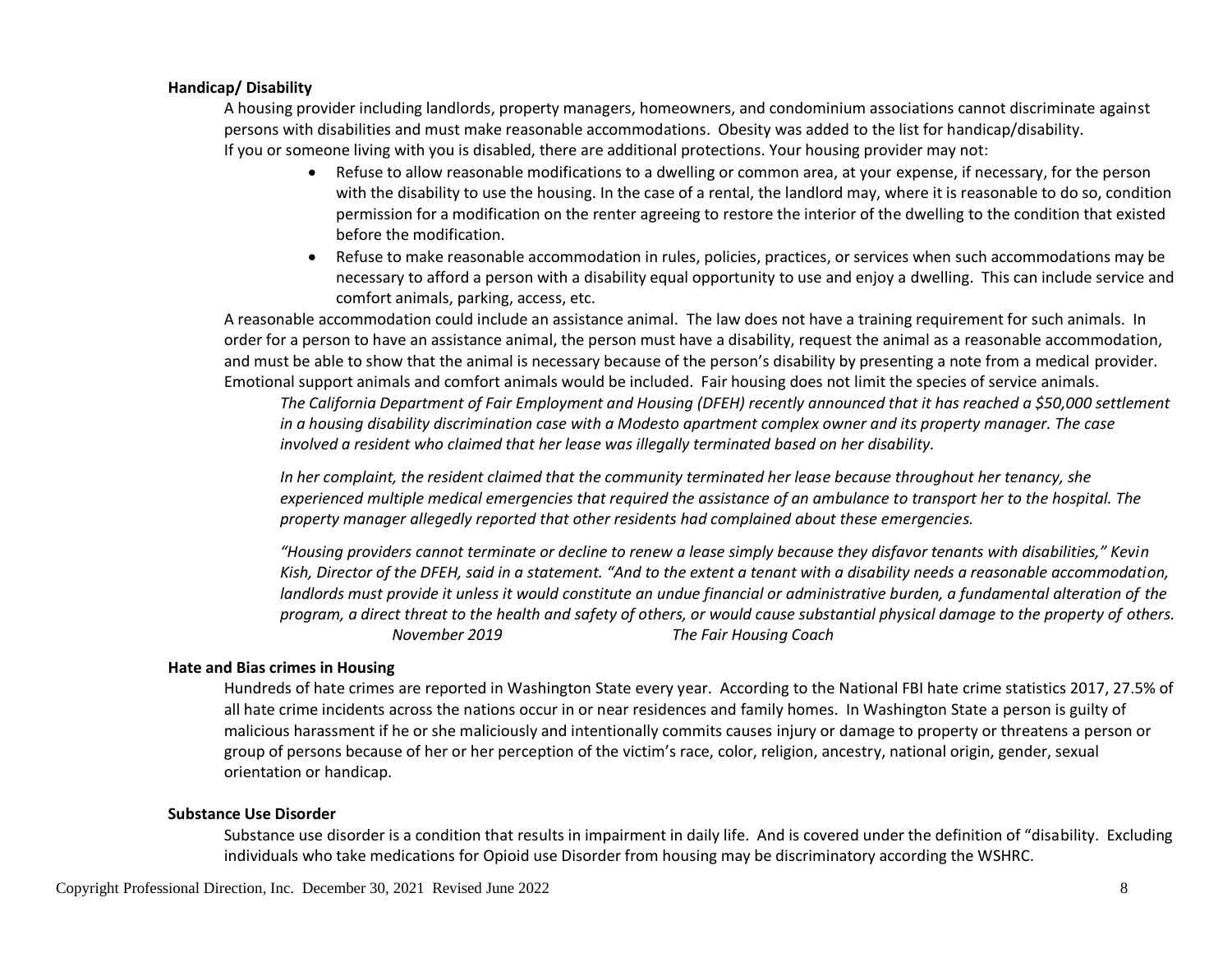#### **Implicit Bias affecting Discrimination**

Implicit bias is an unconscious association, belief or attitude toward others in a social group which can result in stereotyping others like them. Even without knowing it, everyone has their own implicit biases that are a result of learned association and social conditioning. These biases affect decisions that people make about others that can be negative or positive. Most people don't realize that they exist but by being more aware of decisions made in your real estate business.

A simple example is that you might have grown up in a family or community that thought people that were green or that had purple hair or that had an accent were not as …. Pick one… (smart, successful, trustworthy, etc.) You might not even realize it when you were sitting in front of a client that a bias for or against a social class of people is affecting your decisions. It is not just a racial bias, but it can include other unconscious assumptions that we make about other people. In one study quoted in Psychology today in June 23, 2017, found that 75% of men associate "male and work" and female & family" more quickly than the opposite pairings. The same associations were marked by 80% of the women in the study.

The way we were raised, what we watch in the media, the people that we socialize with, and our own experiences affect our own biases. We tend to seek out patterns. It is one way that we sort out information in our complicated world.

A stereotype, is a belief that a certain attribute is a characteristic of members of a particular group. They are acquired effortlessly, and we are more likely to rely on them when cognitive load is high. We just take a shortcut to process all the information. Our brain is busy because we are distracted, tired, or in a hurry, so our brain gives us the answer quickly from the stereotypes we have adopted.

Examples of implicit bias are all around us in our daily workplace and social interactions. Discrepancies between men and women regularly impact relationships that lead to decisions at work. Studies have shown that men interrupt women three times more often than men interrupt other men. In general, women are guilty of interrupting other women more than they interrupt men, according to an article in the Washington Post February 2021. They also state that "a growing body of evidence reveals that when women (and racial minorities) advocate for diversity, they tend to get penalized for being self-serving and nepotistic. When (white) men make the same case, they are more likely to get heard."

In an investigative report by Newsday, November 2019, discovered that Black home buyers were being discriminated against. Real estate agents were providing an average of 50 percent more listings than they gave to black counterparts. 39 compared with 26.

In Washington state, as in other places in the country, systemic racism and biases can make it more difficult for people to become homeowners. Real estate agents need to be aware of their own implicit biases and stereotyping that is affecting their relationships with customers. The National Association of Realtors does have a free video on Implicit Bias on the website.

#### **Introductory Letters ("Love Letters")**

A poem, photo collage or a love letter can be included with a real estate offer from a buyer trying to "promote" his or her offer to the sellers. As the real estate market continues to heat up, buyers may be competing with other offers that may be higher. Writing a personal letter to appeal to the seller emotionally to accept the buyers offer is becoming more common. The love letter is an attempt to entice the seller into accepting an offer based on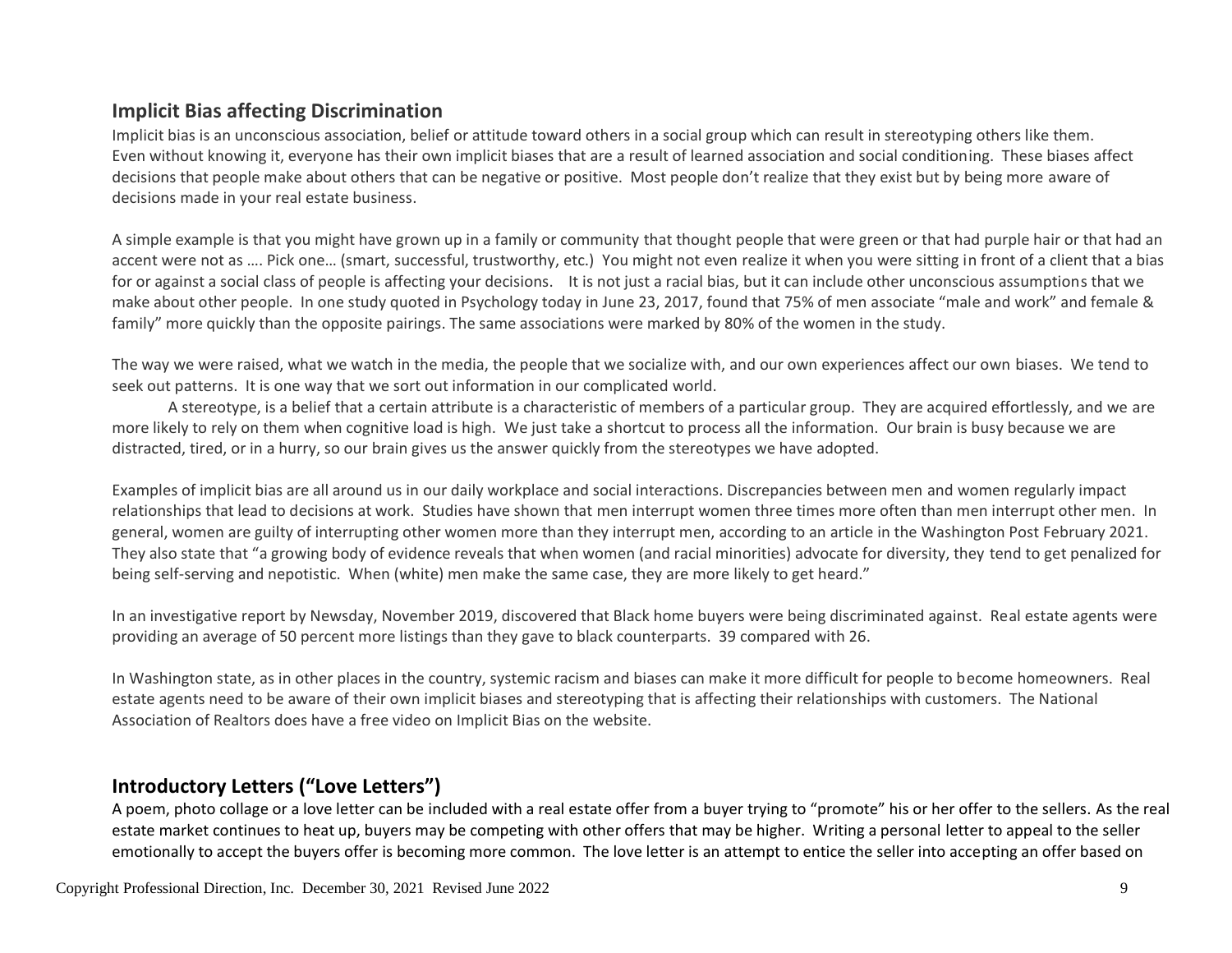factors that may have nothing to do with the purchase and sale agreement. There are articles all over the internet, samples of letters, and even templates encouraging and instructing buyers to write letters.

Though it may appear innocent enough, the love letters can encourage a seller to discriminate when choosing a buyer for their home. The seller and the real estate agents must not violate Federal, State and local anti-discrimination laws. Homeowners selling their home cannot choose one buyer over another based on a protected class. Protected classes are NOT "minorities." EVERY person falls under protected classes.

The love letters that are on websites from national news to Realtors most often describe the buyers as a "married couple with children." Familial status is a protected class in the Federal Fair Housing Act. Familial Status and Marital Status are protected in almost every State and Local anti-discrimination law. If a single woman, a gay couple with no kids, a single man, or a senior are bypassed because the seller goes with emotion and chooses the "little family," the other buyers have just as much right to purchase the property.

Take it one step further. Many times, the letters include photos of the "little family" and their pooch. The sellers could be encouraged to discriminate based on race, color, national origin or religion based on the photo.

Are the letters discriminatory? Consider how often a real estate agent would encourage buyers that originate from another country, are disabled, have misunderstood religious beliefs, is LBGT? Everyone, regardless of their background, beliefs, health/disability, has the right to purchase a home in the area chosen. When a seller chooses one buyer over another using any information that could be construed as discrimination, the buyers that lost the property have the right to file a case of discrimination.

Do the sellers have the "right" to sell their house to whomever they choose? When you buy real estate, you get a bundle of rights and a huge bag of restrictions. You may be restricted from painting your house purple, having bedrooms with no windows, practicing your drums in the backyard after midnight, adding a third floor, and more. There are federal, state and local laws that include zoning, fire codes, building codes, homeowners associations and city noise ordinances. The seller does NOT have the right to discrimination in the sale of the house. The seller is not the one to determine if there is a discrimination issue in play, either.

Let's say the seller and the real estate broker sit at the dining room table reading the "love letters" and they choose the buyers based on, for example, the fact that they are married with children. They assume that no one will find out. It is still a federal crime. If a buyer files a discrimination lawsuit against the seller and the real estate agent, the fines can start at \$10,000 and the real estate agent and the seller would be required to tell the truth under oath. Real estate agents are bound by federal state and local discrimination laws and cannot discriminate. The real estate agent is also bound under License Law to not discriminate and could be subject to disciplinary action. Saying a victim is "wrong" and there was no discrimination can't be your only defense!

If you speed down the road thinking you won't be caught, you still are violating a law. Unknown to you there might be radar, a curve you missed or a pedestrian that took a picture of your license plate. You are still violating a law whether you get caught or not.

The seller of the property is best to "*Choose the Paper… not the People*" when signing a purchase and sale agreement. Choose the offer on the property based on the terms of the contract and not the family, color, race, age, orientation, etc of the buyers. Do not open up the door to a discrimination complaint. Washington Realtors are considering proposing a law to stop the love letters.

Copyright Professional Direction, Inc. December 30, 2021 Revised June 2022 10 and 10 and 10 and 10 and 10 and 10 and 10 and 10 and 10 and 10 and 10 and 10 and 10 and 10 and 10 and 10 and 10 and 10 and 10 and 10 and 10 and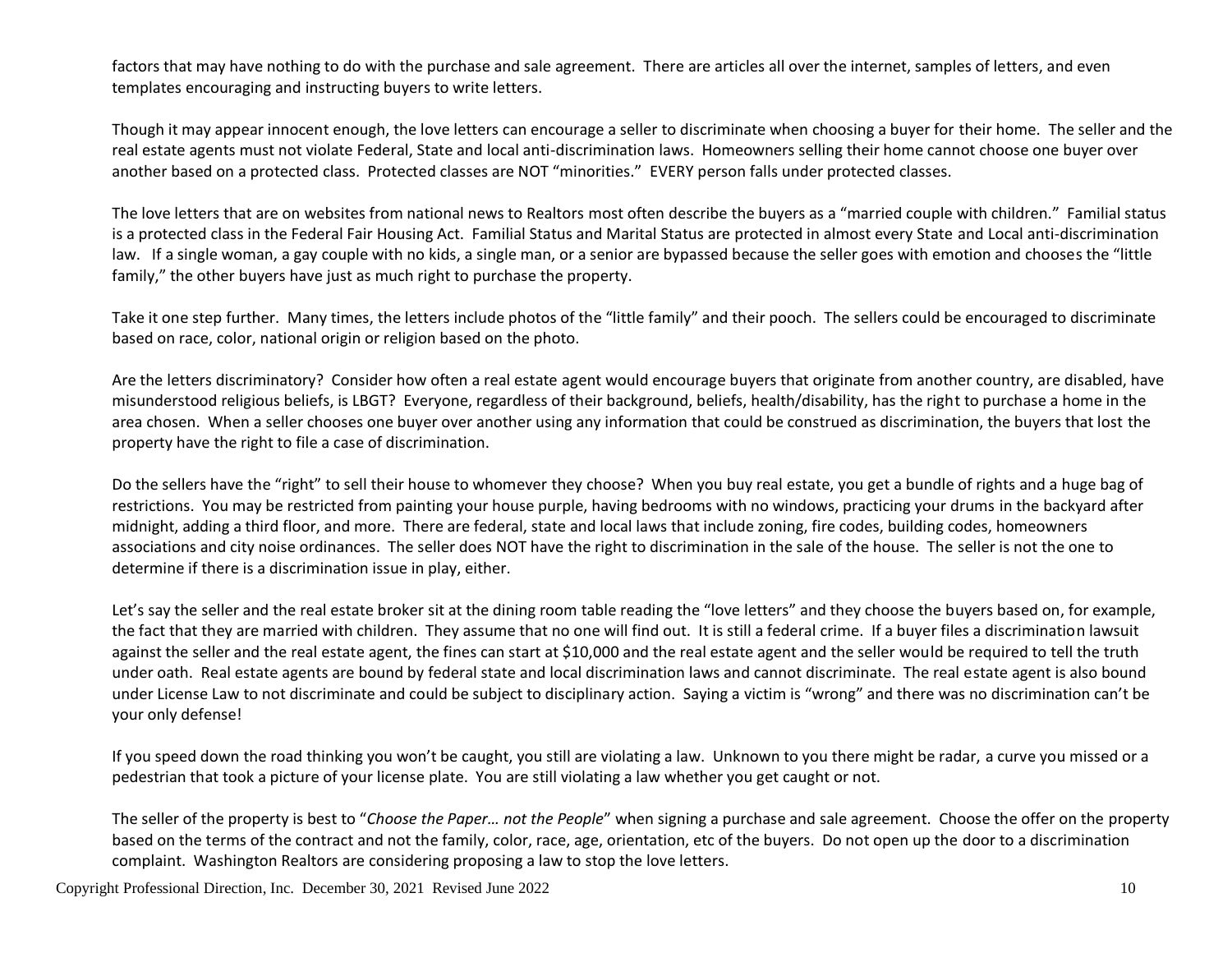### **B. State Landlord Tenant Law Changes**

In March 2020, due to the Covid 19 pandemic, Washington State Governor Inslee issued a proclamation to prohibit a number of activities related to evictions by all residential landlords operating residential rental property in the state. Since then, the Governor has issued multiple extensions. The legislature in WA has passed a number of bills to protect tenants and help with keeping more tenants in housing. In addition to the changes affecting the state, local jurisdictions also have passed laws affecting property management. This is just a summary of the bills that in some cases are many pages long. They can be accessed by Googling the bill number and the word tenant.

#### **Late rent Pay or Vacate notice**

Twenty six states have longer than WA State's 3 day pay or vacate notices prior to eviction. In July 2019, this was increased to 14 days. The Landlord must wait 2 weeks to start the eviction process. There is now a uniform eviction notice available to landlords written in plain language including information on civil legal aid resources available. It is a mandatory form required that is in multiple languages and must be in plain language.

Change in rent notice extended from 30 to 60 days.

Any tenant payment mut apply to rent prior to any other charges.

Landlord must provide documentation for any damages.

Additional reforms to the eviction process in the bill include the use of judicial discretion in non-payment of rent cases, requiring consideration or factors beyond the tenants' control. In certain cases, landlords will be able to access the Dept of Commerce's mitigation fund for reimbursement of any shortfall in rent. SB 5600 Effective July 2019

#### **Increasing rent**

The timeline to raise rent has been extended to 60 days no matter how small or large the increase. This includes increases to base rent and other reoccurring fees not defined as rent. The increase cannot become effective prior to the completion of the term of the rental agreement.HB 1440 Effective July 2019

#### **Notice when Converting Use of Rental**

Requires Landlords to provide a minimum 120-days written notice for a termination of tenancy when converting use, demolishing the property or doing substantial rehabilitation, or changing the use of the premises. If Landlord fails to provide this notice, they could be liable for up to three times (3x) the monthly rent to the tenant. HB 1462 Effective July 2019

#### **Military Rental Termination**

The military clause clarifies the condition where service members can terminate rental agreements early or with less notice. The notice changes to 20 days after receiving orders. The tenant must provide a copy of the military orders. HB 1138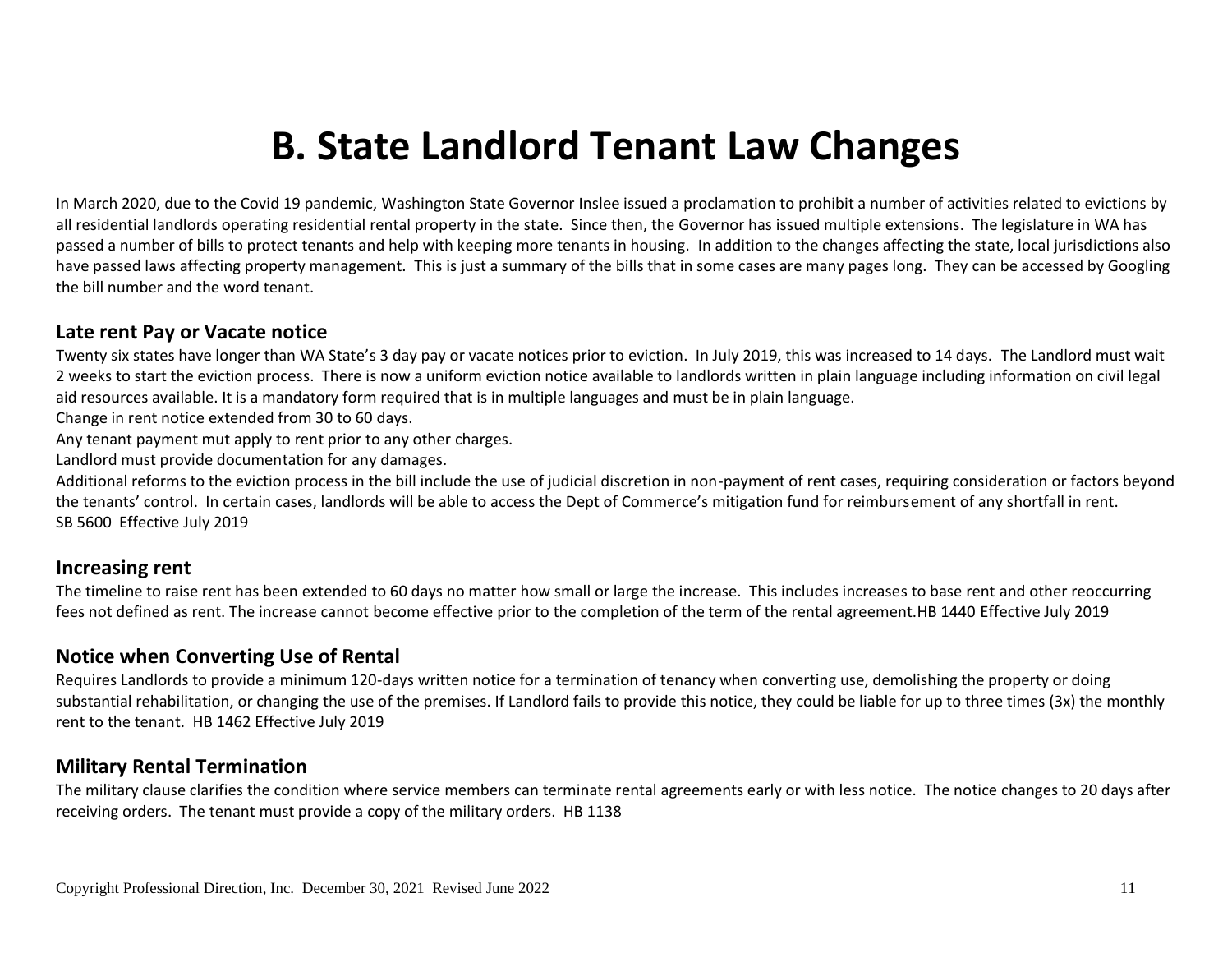#### **Right to Counsel for Indigent Defendants**

Subject to funding, indigent tenants in filed eviction cases can ask the court to appoint a lawyer to help them. A person is "indigent" if they receive public assistance or their annual income, after taxes, is at or less than 200% of the federal poverty guidelines.

#### **Standards for Initial Payment Plans Landlords must offer Tenants**

Landlords, upon receipt of a tenant's written request, must permit the tenant to pay deposits, nonrefundable fees, and last month's rent in installments.

Rental period of 3 months or long, the tenant may elect to pay in 3 equal installments

In all other cases, tenant may elect to pay in two equal installments.

A landlord is not required to permit a tenant to pay in installments if all the deposits and fees do not exceed 25% or the first full months rent and payment of the last months rent is not required.

A landlord who refuses monthly installments is subject to a penalty of one months rent plus attorney fees.

If the tenant defaulted, the court must determine if they are low income or experiencing hardship to see if the landlord is eligible for Landlord Mitigation Program. HB 1694 Effective June 2020

#### **Grace Period Prior to Assessing Late Fees**

The landlord may not charge late fees for rent that is paid within 5 days following its due date. The tenant may propose that the due date for rent be altered to a different date if the tenant is able to show primary income is not received until after the date rent is due. HB 2535 Effective June 2020

### **Tenant Protection during public health emergencies, Legal representation in Eviction, and landlord access to state rental**

#### **assistance programs.**

For any rent fees or other charges assessed to a tenant that became due between March 2020 and December 31, 2021 the following rules apply: Landlord prohibited from imposing late fees on debt, reporting the delinquency or an unlawful detainer based upon the debt to a prospective landlord, Landlord is prohibited from inquiring about or considering disclosure of a prospective tenant medical records unless to evaluate a reasonable accommodation or modification.

A prospective landlord is prohibited from:

Taking adverse for prospective Tenant's nonpayment, denying discouraging application or make unavailable a rental based on prospective tenant's medical history including prior or current exposure or infection to Covid 19. Inquiring about or requiring disclosure of a prospective tenant's medical records unless necessary to evaluate a reasonable accommodation.

#### **Landlords must give "Just Cause" for Eviction**

This is a law that affects almost all tenancy. It makes it much more difficult and extends timelines for landlords to evict tenants. Landlords cannot just evict a tenant for no reason. The moratoriums are ending, and this extends time limits and creates requirements to protect tenants.

In this new law, landlords must give tenants one of 16 good reasons for ending rental agreements and evicting tenants. Among other things, this means there are no more 20-day notices to vacate for no reason. Before, landlords could refuse to renew month-to-month agreements for no reason, except in a few Washington cities.

Copyright Professional Direction, Inc. December 30, 2021 Revised June 2022 12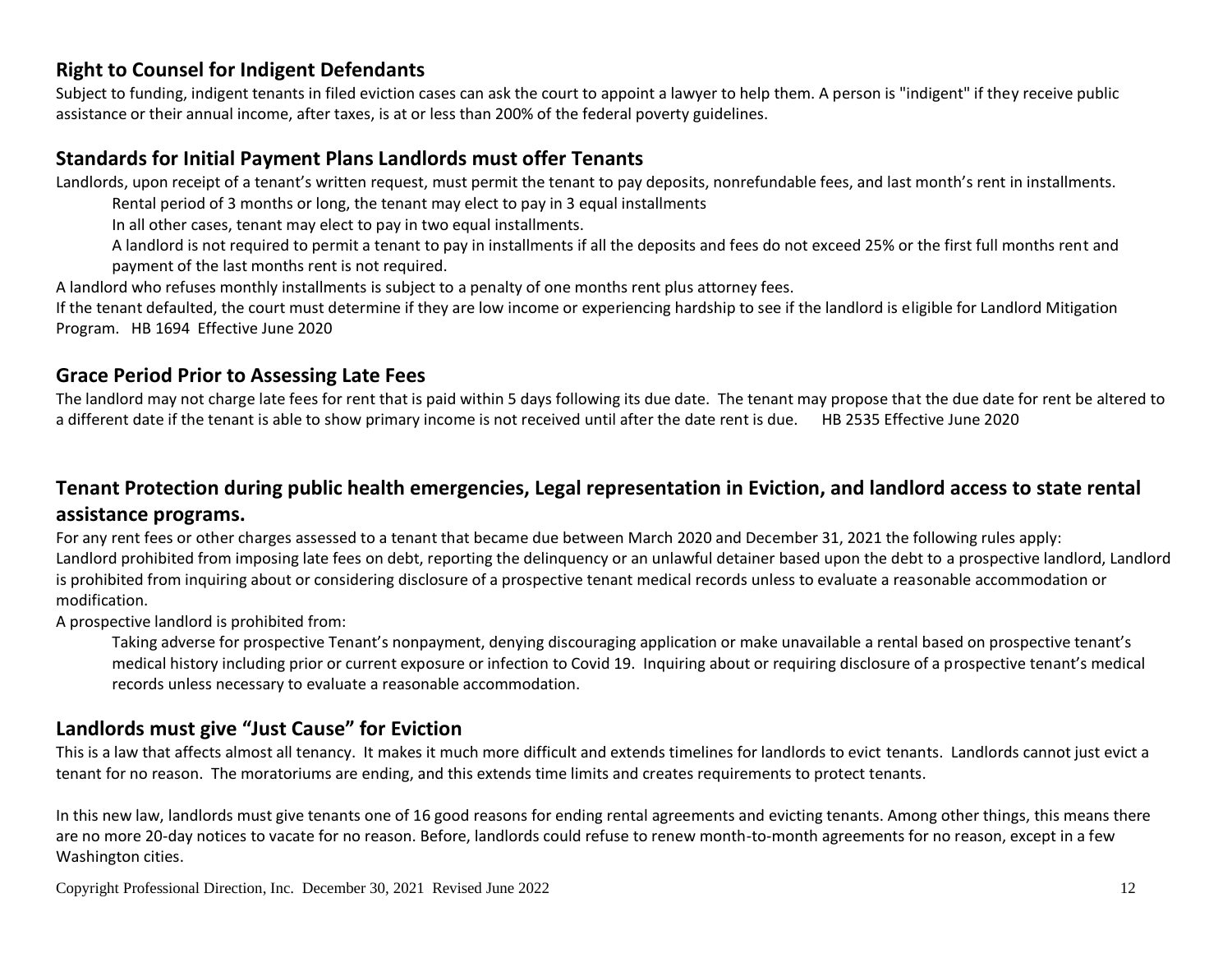These causes include failure to pay rent, landlord seeks possession (90 day notice), committing waste or unlawful activity, owner sells (90 day notice), Property demolished (120 day notice), property condemned, owner elects to stop renting premises (120 day notice), rental agreement expired and tenant doesn't renew, breach of subsidized housing requirement, required to register as sex offender during tenancy (60 day notice) and more.

If a tenant fails to pay rent, then there is a process that begins with notice, offering a repayment plan and then the Resolution Pilot Program prior to any efforts to evict a tenant. If the landlord and tenant fail then, the landlord file an unlawful detainer action. This process takes many months. The text of the law is very lengthy… It is difficult to follow. If a client gets into this situation, make sure that you refer them to an attorney who specializes in this line of work. The new Just Cause Landlord Tenant law can be found at:

RCW [59.18.650](http://app.leg.wa.gov/RCW/default.aspx?cite=59.18.650) Eviction of tenant, refusal to continue tenancy, end of periodic tenancy—Cause—Notice—Penalties. HB 1236 Effective April 2021

#### **Eviction Resolution Pilot Program ERP**

The Eviction Resolution Pilot Program (ERP) was mandated and applies to all counties in the state.

The objective of the ERP is to bring all parties to the table with trained eviction specialists, explore the amount of rent in arrears and circumstances, and discover a range of other terms that might move to resolve the matter.

Prior to filing an unlawful detainer action for non payment of rent, landlord must provide notice to the tenant infoming them of the ERP along with a 14 day termination notice for nonpayment.

The ERP notice must include the following:

Contact information for dispute resolution center, counting housing justice project or housing advocacy services.

Notice that the information on multiple languages and tenant information on finding a lawyer is available

The contact info or the landlord or the landlord's attorney

The statement "failure to respond to this notice within 14 days may result in the filing of a summons and complaint for an unlawful detainer action with the court."

#### **Landlord Mitigation for Unpaid Rent**

If tenant defaults on debt owed under repayment plan, the landlord may apply for reimbursement from the landlord mitigation program or file an unlawful detainer action subject to ERPP.

SB 5160 Effective April 2021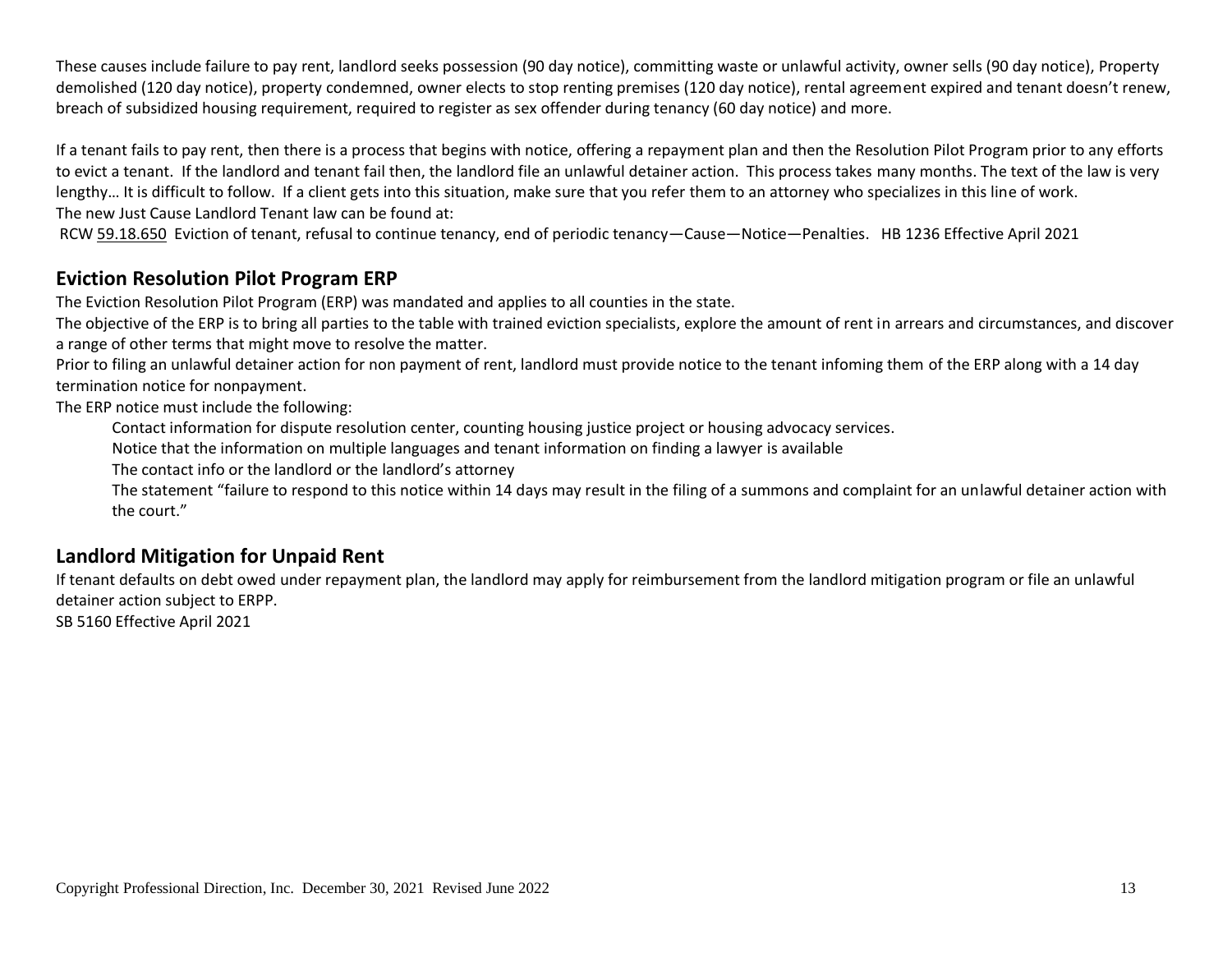### **C. "Rent Backs" Fall Under Landlord Tenant Laws**

If a buyer allows the seller to occupy the property after closing for one day or more, the buyer becomes a landlord. The same is true if a seller gives the keys to a buyer prior to closing! Trying to evict a seller or buyer as a tenant can take many months. Legal requirements must be met from offering a repayment plan to Eviction Resolution Mitigation. If the seller/tenant was offered occupancy without rent, this can become more complicated because the rent must be negotiated in a repayment plan?

Your agency relationship, most likely, terminated at the time of closing. You need to be careful practicing law by advising clients either to offer a rent-back or on how to deal with a tenant that will not vacate. Also, the buyer becomes a landlord if the seller retains possession or the seller becomes the landlord if the buyer moves in prior to closing.

As the eviction moratoriums are going away as the pandemic wanes, the laws are becoming very strict to protect the tenants from becoming homeless. The new Just Cause law can be found at: RCW [59.18.650](http://app.leg.wa.gov/RCW/default.aspx?cite=59.18.650) Eviction of tenant, refusal to continue tenancy, end of periodic tenancy—Cause—Notice—Penalties.

Even though the NWMLS has forms 65 for occupancy prior and after closing, it is best for a broker to refer any buyer or seller to obtain legal advice prior to agreeing. The seller or buyer as a tenant could be in a situation through no fault of their own where they cannot move! It can become very complicated. There is a Legal Hotline video on Youtube at https://youtu.be/Yz7Gt3bZq5U

If you are involved in property management, it is important to know the laws that have been designed to help protect tenants. These are state laws affecting all jurisdictions. In the City of Seattle, there are other protections and landlord tenant changes.

As the eviction moratorium in the state and local jurisdictions, there will be tenants who have accumulated debt. There are programs to help tenants and landlords. It is best to consult an attorney if you are faced with needing to evict a tenant.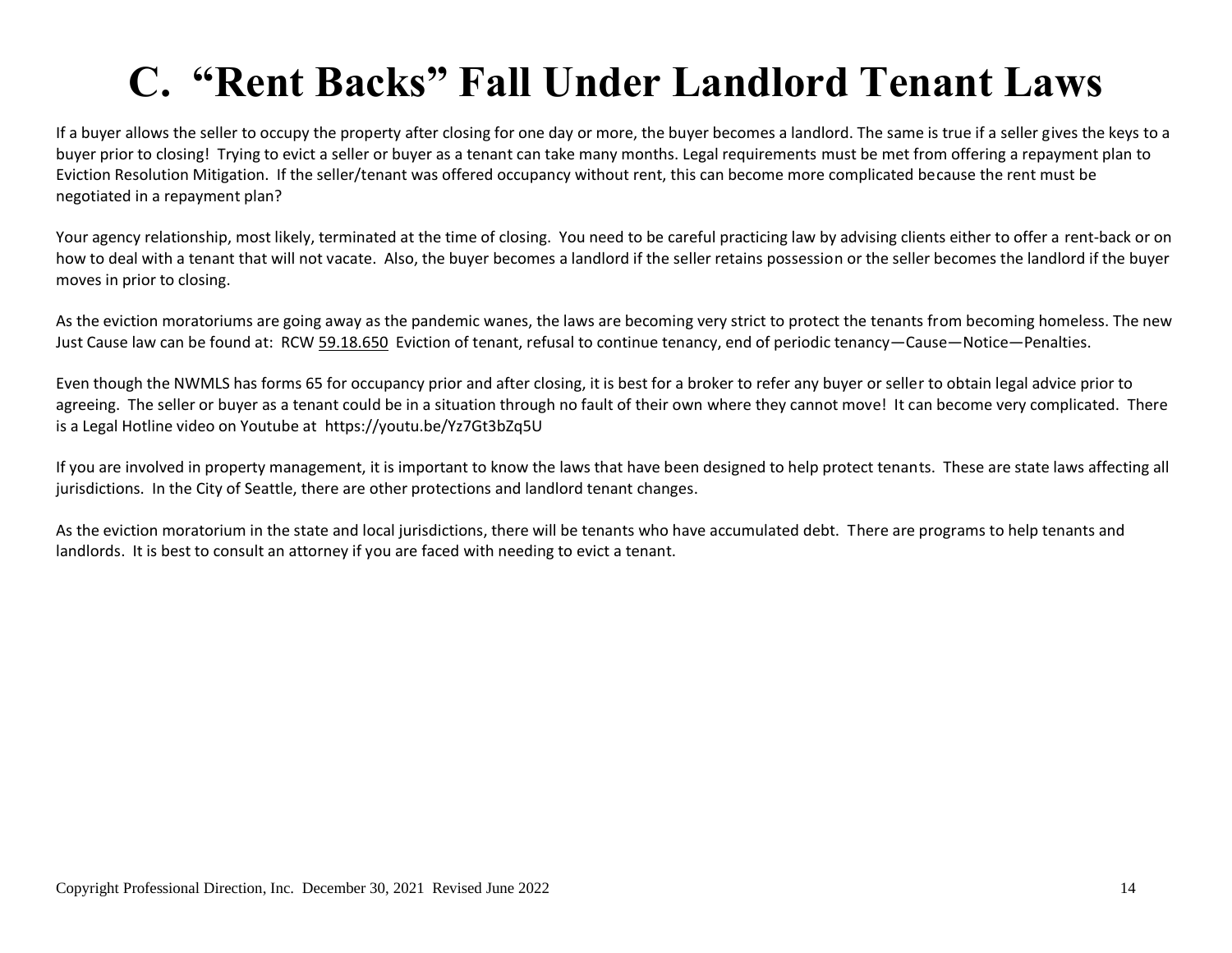### **D. Seller Sues Broker for Failure to Sell Overpriced Listing**

#### **Brokers obligation to convey offer to client is limited**

This is an important case for many reasons. First of all, the sellers sued their listing broker because the property didn't sell when It was clearly overpriced. They claimed they were damaged by decisions that the listing agent made which are typical of most listings. But, the final decision regarding the presentation of all written communication as specified in the Law of Agency was tested and better defined.

The **Beauregard's** retained a real estate broker to list and sell their property in Bellevue, Washington. During the initial meeting with the Beauregard's at their home, the Beauregard's mentioned they were also considering another real estate broker. Ultimately the Beauregard's chose the broker because he/she estimated the property could be listed at \$ 2,488,000, higher than the other agent's estimate. The broker recalls merely "shar[ing] with them that other clients ... were buying a similar sized home one block over that was listed at \$ 2,488,000" and offered that amount as an example, only after the Beauregard's insisted on her opinion. The Beauregard's maintain that the broker inflated the price to induce them to enter the Exclusive Sale and Listing Agreement (the Listing Agreement).

Ms. Beauregard told their broker that, if they did not get offers within their desired price range, they were also interested in renting their property. Their broker concedes this alternative was discussed, but the Listing Agreement contracts Broker to "sell" the property, and specifically indicates that the "[f]irm need not submit to Seller any offers to lease, rent, execute an option to purchase, or enter into any agreement other than for immediate sale of the Property."

The parties signed the Listing Agreement on November 11, 2015. The Listing Agreement did not include a list price, but listed the property as viewable by "Appointment," "Call Listing Office," and through the "Multiple Listing Service (MLS) Keybox." Broker also listed the property as owner-occupied despite it being vacant because for "premier properties," Broker prefers to go to the property before a showing, turn on the lights and heat, discuss key features of the home with the buyer's broker, and ensure the doors are locked after the showing. Additionally, Broker maintains that the property was not truly vacant because some of the Beauregard's' furniture was present, and a vacant property is more susceptible to theft. The Beauregard's maintain that Broker never fully explained to them that the property was listed as owner-occupied or as viewable by appointment, and had they known, the Beauregard's would have never agreed to those terms. Those terms, however, were clearly listed in the Listing Agreement signed by the Beauregard's. On December 4, 2015, (more than two weeks after signing a listing agreement) Broker e-mailed the Beauregard's, recommending a list price between \$ 1,950,000 and \$ 2,150,000. Ms. Beauregard replied that she thought they had discussed a higher starting price range. Broker arrived at the suggested list price after conducting market research, which included two comparable properties in the same neighborhood. The first was listed for \$ 2,488,000, but sold for \$ 2,285,000. The second was listed for \$ 2,249,000, but sold for \$2,175,000. The property is a stacked three level floorplan, lacking an open floorplan, and with recent market preference trending towards open floorplans, Broker suggested a lower list price to compensate for the market trends. The Beauregard's disagreed with Broker's recommendation and the property was listed for \$ 2,288,000 with a \$ 5,000 "paint/deck stain credit" and went active on December 9, 2015.

The parties characterize the discussions about listing the property over the holiday period differently. The Beauregard's maintain they contacted Broker about delisting the property over the holiday season, but Broker never responded because he/she was vacationing in France. Broker maintains that there was less inventory on the market, and listing over the holiday period would capitalize on buyers trying to relocate before the New Year.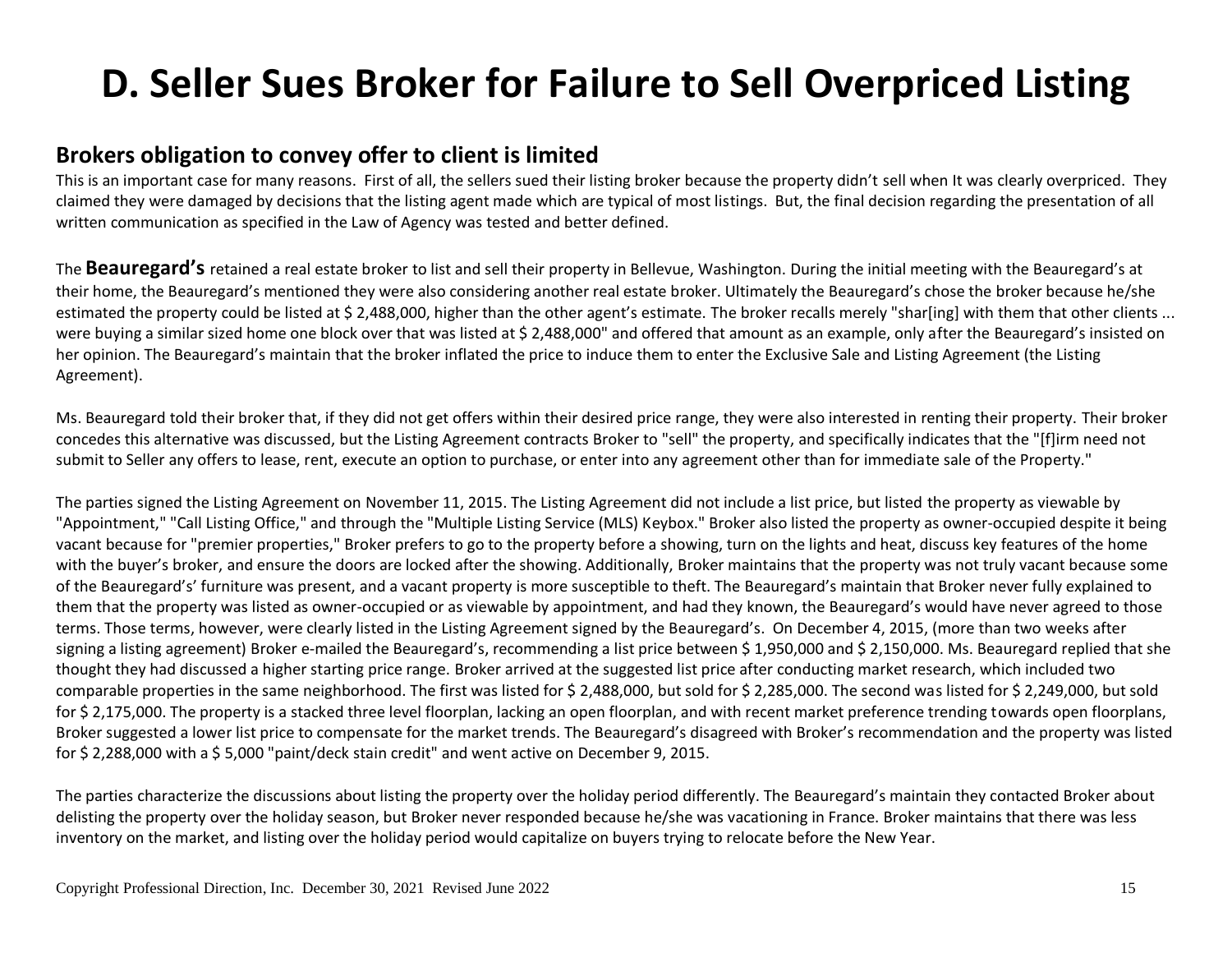During the months following the initial listing, Broker's office hosted at least 18 open houses at the property. No prospective buyers submitted offers during that period. The Beauregard's contend that the lack of offers was because Broker failed to follow-up with prospective buyers and used old photographs in the listing. At several points during her representation, Broker recommended that the Beauregard's drop the list price because other nearby properties had recently lowered their prices and attracted buyers. On February 3, 2016, the Beauregard's agreed to reduce the price to \$ 2,173,000, stating "[w]e had always felt the \$2.280,000 was ambitious, but wanted to try it." Broker recommended a further price reduction on March 20, 2016, to \$ 1,998,000, but the Beauregard's disagreed. On March 6, 2016, the Beauregard's notified Broker they wanted to switch real estate agents because they felt Broker was not following up with prospective buyers and had too many other listings in the Bellevue area. Broker asked the Beauregard's to continue the listing. Broker and the Beauregard's made several changes to the property and updated the listing photos, which showcased the re-sodded backyard, the exterior paint job, and updated interior photos.

Ultimately, the Beauregard's terminated their Listing Agreement with Broker in April 2016, and entered a new agreement with another broker. The property sold on August 17, 2016 for \$1,850,000.

The Beauregard's filed their complaint alleging Broker breached statutory duties, was negligent, and violated the CPA. The Beauregard's advanced a theory that Broker's cumulative breaches caused their property to remain on the market for too long, leading to low offers from prospective buyers. The Beauregard's claimed that Broker fraudulently induced them to enter the Listing Agreement by inflating the value of their property to \$ 2,488,000, which was an unfair and deceptive act under the CPA.

During discovery, the Beauregard's recovered an e-mail inquiry from another broker on April 6, 2016. This email inquired whether the Beauregard's would be interested in renting as opposed to selling because he/she had a client looking to move in mid-June from San Francisco, and rent a 2000+ sq/ft house for \$ 3,500 a month. Broker replied that the Beauregard's were not interested in renting the property. Ultimately, the prospective renter never rented a property in Bellevue, and stayed in a hotel only for a couple of months before moving back to San Francisco. The Beauregard's contend that Broker was required by RCW  $18.86.030(1)(c)$  to inform them of this "offer" to rent their property, failed to do so, and if this "offer" was conveyed, they would have accepted.

The email read, "Shot in the dark but wondering if your client at XXX Bellevue 98004 might be interested in renting their house as appose [sic] to selling, I have a friend moving from SF in mid June looking for a rental to get acquainted with the area. He and his family are looking in West Bellevue area like Clyde Hill, Medina, Hunts point, Yarrow point and surrounding. \$ 3500/mo is his target monthly2000+ sq/ftHouse2+ bedrooms. He is willing to sweeten the offer by paying cash in full for a year if needed and looking for 1-2 years."

#### The Beauregard's argue that Broker breached his/ her duty by:

(1) inducing them to enter the listing agreement dated November 11, 2015 by way of negligent pricing advice by proposing a value of \$ 2,400,000, (2) advising them to list their home at an unmarketable value of \$ 2,288,000 and bad pricing thereafter, (3) failing to clearly discuss the advertised listing terms including orally clarifying that other agents would be informed of the suggestion for appointment, (4) informing other agents that he/she should be contacted prior to any viewings, (5) recommending that the Beauregard's list their home over the dormant holiday season, (6) failing to respond to the Beauregard's inquiry of December 21, 2015 about de-listing the home over the holidays, (7) utilizing old photos of the 2013 listing that were not representative of the home at the time of current marketing, (8) failing to follow up with interest [sic] buyers in the spring of 2016, (9) failing to inform the Beauregard's of the April 6, 2016 offer to rent their home for a 2-years [sic] lump sum cash payment, and (10) elevating his/her own financial incentives over and above the Beauregard's express and/or implied goals.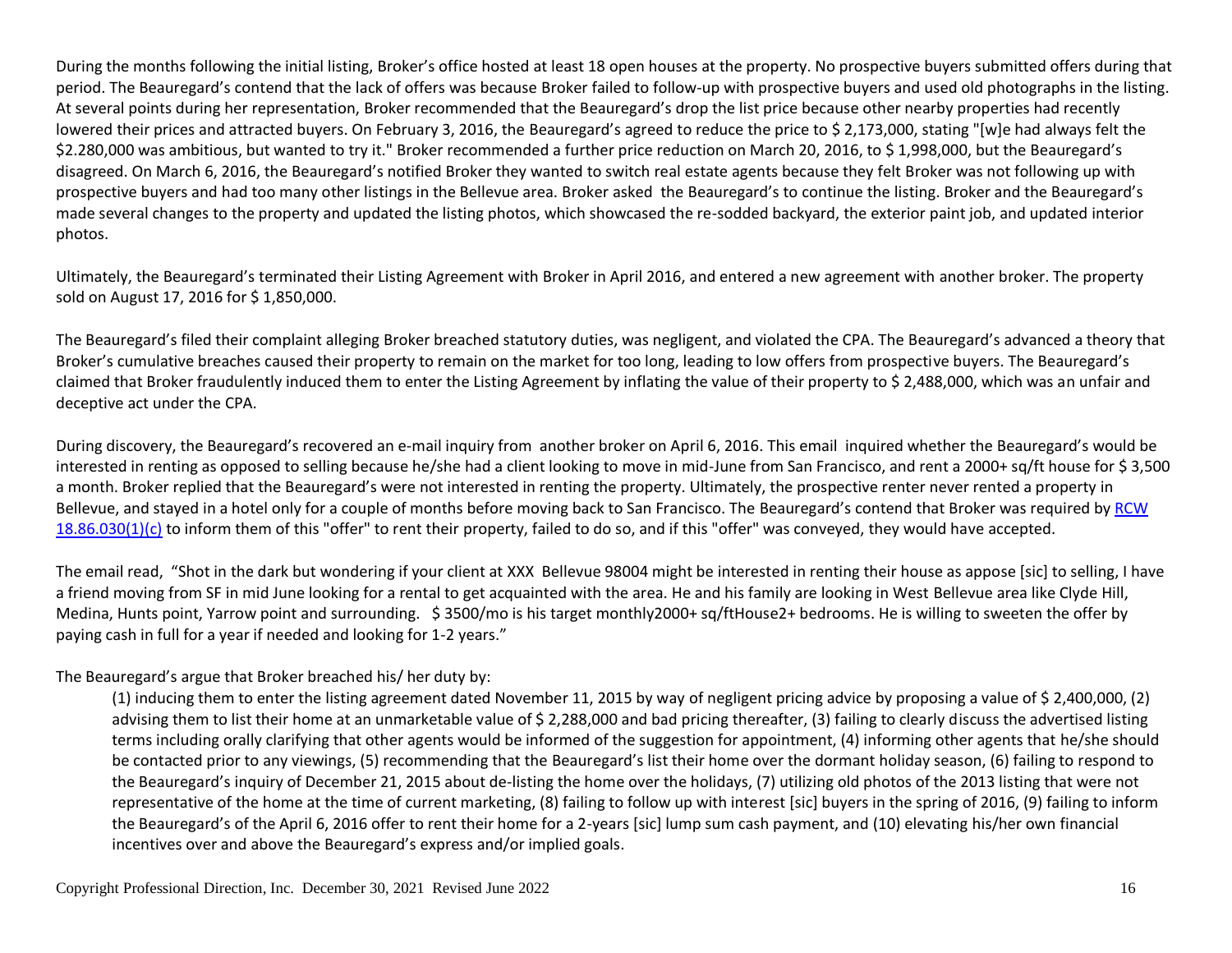The statutory duty to convey all "written offers, written notices and other written communications" is triggered once a broker is rendering "real estate brokerage services." See [RCW 18.86.030\(1\)\(c\).](https://casetext.com/statute/revised-code-of-washington/title-18-businesses-and-professions/chapter-1886-real-estate-brokerage-relationships/section-1886030-duties-of-broker) As discussed above, the amendment to chapter 18.86 makes clear that "[t]he duties under this chapter are statutory duties and not fiduciary duties. This chapter supersedes the fiduciary duties of an agent to a principal under the common law.[" RCW 18.86.110.](https://casetext.com/statute/revised-code-of-washington/title-18-businesses-and-professions/chapter-1886-real-estate-brokerage-relationships/section-1886110-application)

Brokers owe these duties "to all parties whom the broker renders real estate brokerage services." [RCW 18.86.030.](https://casetext.com/statute/revised-code-of-washington/title-18-businesses-and-professions/chapter-1886-real-estate-brokerage-relationships/section-1886030-duties-of-broker) "Real estate brokerage services" is defined as "the rendering of services for which a real estate license is required under chapter 18.85 RCW." Chapter 18.85, which governs real estate licensure, defines "real estate brokerage services" to mean "any of the following services offered or rendered directly or indirectly to another, or on behalf of another for compensation or the promise or expectation of compensation." [RCW 18.85.011\(17\).](https://casetext.com/statute/revised-code-of-washington/title-18-businesses-and-professions/chapter-1885-real-estate-brokers-and-managing-brokers/section-1885011-definitions) Thus, while the statute explains that the duties are not waivable, they are owed when only a broker is acting for "compensation or the promise or expectation of compensation."

The e-mail specifically asked if the Beauregard's would be interested in renting their house, as opposed to selling. The e-mail communication does not fall within the "real estate brokerage services" that the Beauregard's contracted with Broker because the email clearly indicated that the interested party only wanted to rent the property. Since Broker's scope of agency was limited to selling the property, Broker was not expecting compensation from renting the property. Therefore, Broker did not have a duty to communicate the rental inquiry.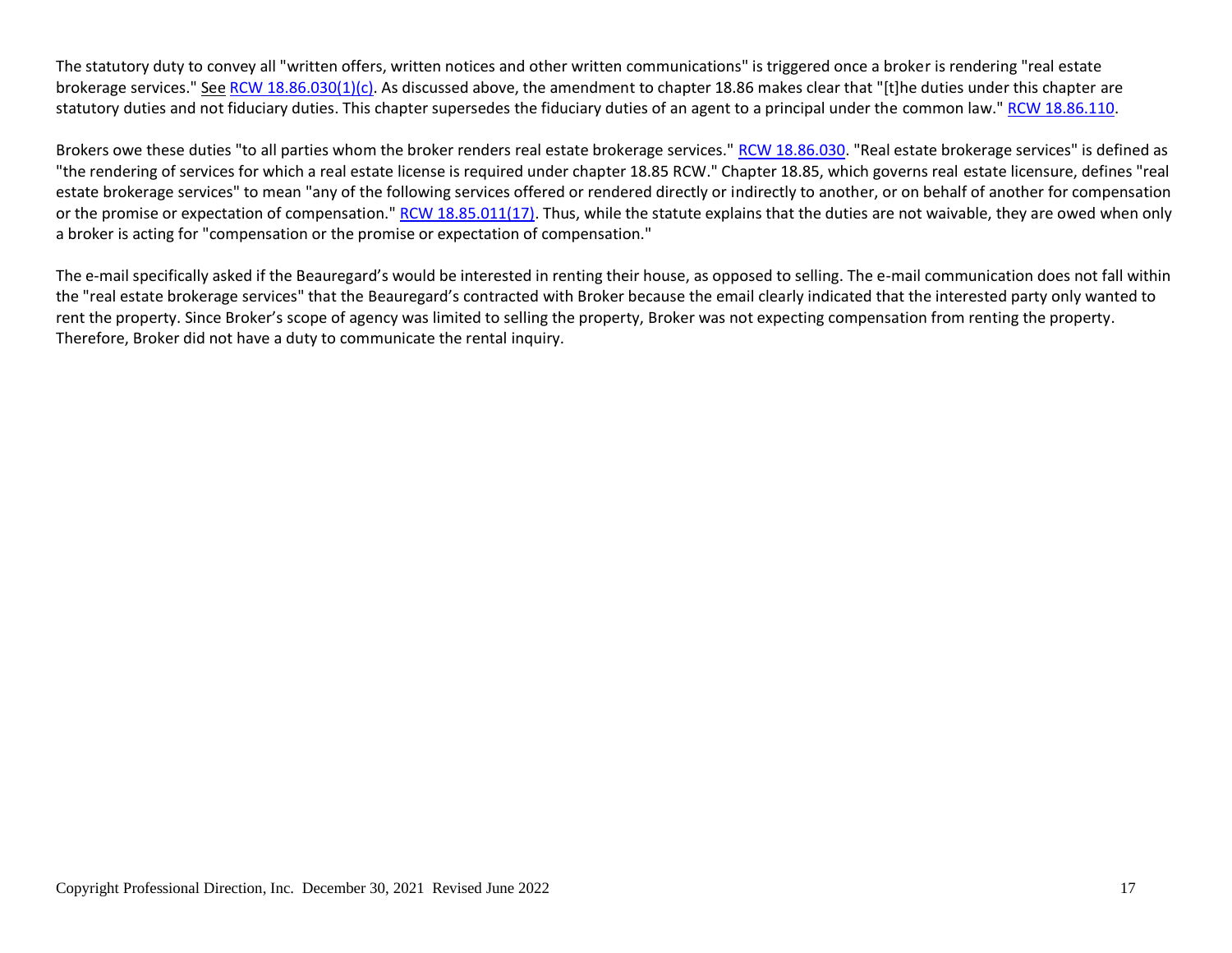# **Specific Form Use**

The NWMLS forms were changed in 2019 when the Core Class curriculum was written Again in March 2021 there were additional forms changes that are briefly discussed here.

### **Listing Forms in NWMLS**

There was a bulletin published in the spring of 2022 regarding upcoming changes to listing agreements in the NWMLS. Review that bulletin!

### **A. Escalation Clauses**

#### **What is an escalation clause and when is it utilized?**

An escalation clause is language in a purchase and sale agreement that is intended to help a buyer to beat other offers made on the property. It typically states that the buyer will pay a certain amount above the highest or competing offer the seller receives. There is a maximum price that the buyer is willing to pay sometimes called a "cap." The NWMLS forms dealing with escalation clauses and the explanation are necessary to have if you are considering this type of transaction.

#### **What is the advantage to adding an escalation clause to a purchase and sale agreement?**

A buyer may be anxious to purchase the house. The buyer wants to "compete" for the opportunity to purchase the home. The buyer can be making an offer lower than the list price or the offer can be the list price or higher. The amount that the buyer wants to escalate the price is limited on the contract. The buyer must be able to qualify for the contract escalation sales amount.

#### **What are the disadvantages of using an escalation clause?**

The buyer is basically putting all his/her cards on the table. The buyer is disclosing that he/she will be willing to pay more for the property. With or without competing offers, the seller could counter offer the amount the buyer might be willing to pay as his/her cap. The sellers could release that cap or maximum offer amount to the other buyers in hopes of getting another higher offer.

For a seller, it stops the negotiation. The seller could get more money possibly if the buyers just negotiate.

What is a "competing offer" when determining the escalation clause to adjust sales price?

The competing offer may not actually be a "competing offer" under the definition on the forms. It may have expired or the buyer verbally made changes. The property might be in demand by two or more buyers. The agreed upon sales price may not appraise which could cause issues for the buyer to qualify. This needs to be addressed in the offer.

#### **Purchase Price (revisions to paragraph)**

Copyright Professional Direction, Inc. December 30, 2021 Revised June 2022 18 18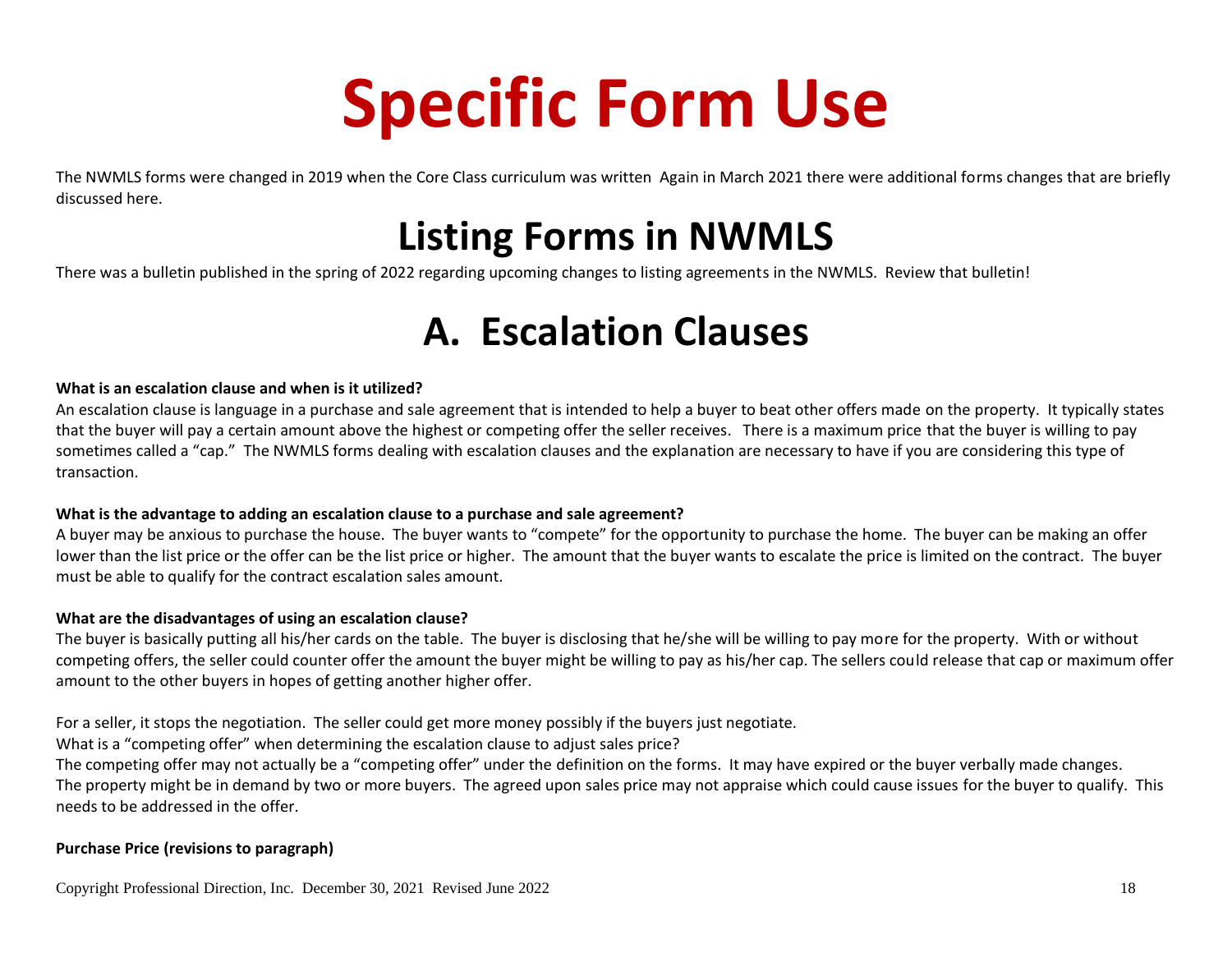If a Seller receives a Competing Offer for the Property prior to accepting this offer, with a Net Price equal to or greater than the Net Price of this offer, then the Net Price of this offer shall be increased to \$\_\_\_\_\_\_\_\_\_\_ more than the Net Price of the Competing Offer. In no event, however, shall the new Purchase Price of this offer exceed \$\_\_\_\_\_\_

The term "Net Price" means the stated Purchase Price (or the maximum price if the Competing Offer contains a price escalation clause) including any price adjustments such as credits to Buyer for closing costs or credits to seller.

#### **What if there are 2 or more offers with escalation clauses?**

Determining the best offer can be difficult. Along with escalation clauses, the buyer may be requesting the seller to pay some closing costs or make some substantial changes or repairs like a new roof.

#### **What are the buyer and seller options?**

The seller can make the decision to not accept an offer with an escalation clause. It may be a higher offer, but the terms may not be acceptable. The seller and listing broker can remove the escalation Addendum from the contract and control the price that way. The seller is not obligated to use the escalation clause.

The listing broker can contact the buyer brokers and request their best offer. The listing broker does not have to disclose what the other buyers are offering. Maybe the listing broker says there is a high offer with a certain cap but doesn't disclose that there are much needed repairs requested and buyers closing costs to pay. Without the competing offer, the second offer doesn't know. The buyer should be counseled to make their best offer and be careful trying to guess about the other offer.

The listing broker and seller can counter any offer. The buyer might get a counteroffer for the amount that the buyer listed as their maximum price or "cap."

#### **Calculating the sales price of the property when there is an escalation clause?**

The escalation addendum contains a worksheet to determine the sales price with an escalation clause. The "net price" is the stated purchase price (or the maximum price if the competing offer contains a price escalation clause) LESS any price adjustments such as closing costs to the buyer. When filling out the form, the purchase price of the second (competing) offer is listed. Subtracted from that price is any price adjustment like closing costs. This is important because the closing costs affect the seller's net.

NOTE: the worksheet has been changed. Read it carefully.

*If the competing offer is \$325,000 but included \$3000 credit for closing costs the net price of the competing offer is \$322,000.* 

The escalation amount is added to the net price of the competing offer. In addition, the credits to the buyer are added.

If the escalation amount is \$5000 and the buyer is asking for \$2000 for closing costs, the new purchase price is \$329,000.

#### **What is the definition of "competing offer?"**

According to the forms, a "competing offer" must be a COMPLETE COPY of a bona fide, arms' length written offer containing all the material terms necessary for an enforceable agreement that requires the following:

a. The full purchase price to be paid in cash at closing

- b. closing no later than (60 days if not filled in)
- c. is not contingent on the sale of the buyer's property.

Copyright Professional Direction, Inc. December 30, 2021 Revised June 2022 19 19 19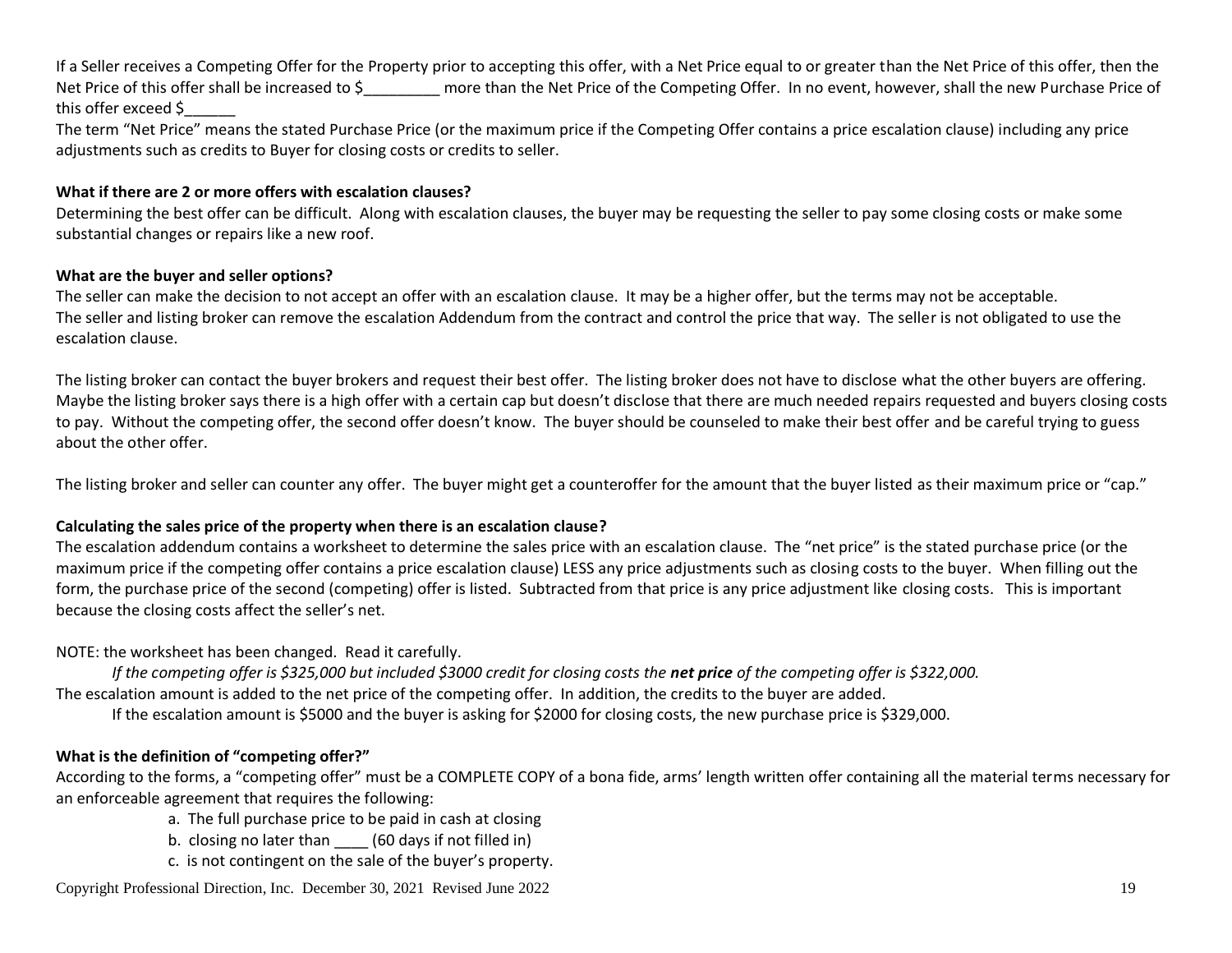A competing offer may include other conditions, such as buyer's pending sale of property.

#### **Seller's acceptance (new paragraph requires competing offer.)**

Competing Offer Required for Escalation

"Seller's escalation of this offer shall not be effective unless it is accompanied by a complete copy of any Competing Offer used to escalate the purchase price, including any escalation provision. Purchase Price, including any escalation provision. If Seller fails to provide an offer to be used as a Competing Offer to Buyer at the time of mutual acceptance, then Buyer shall be entitled to purchase the Property at the non-escalated Purchase Price."

#### **Notice to Seller Competing offer (These are new paragraphs in the revisions)**

Notice to Seller Competing Offer (entire paragraph added)

If the offer provided by Seller does not qualify as a Competing Offer under Paragraph 2 of this Addendum, Buyer shall deliver notice to Seller of that fact within days (3 days if not filled in) of mutual acceptance. If Buyer fails to timely give such notice, the offer shall conclusively be deemed to qualify as a Competing Offer under Paragraph 2 of this Addendum.

If Buyer provides such notice to Seller, Seller shall have \_\_\_\_\_ days (2 days if not filled in) to give notice of termination of this Agreement. If Seller timely gives such notice, the Earnest Money shall be refunded to Buyer. If Seller does not timely give such notice of termination, then Buyer shall be entitled to purchase the Property at the non-escalated Purchase Price.

The parties shall use the "Escalation Addendum Notice" (Form 35EN) for notices required by this section.

#### **Three new sections were added on the new revisions.**

Notice to Seller- New Purchase Price (These are new paragraphs)

If the new Purchase Price calculated by Seller is incorrect, Buyer shall deliver notice to Seller of that fact within days (3 days if not filled in) of mutual acceptance. Buyer's notice shall include Buyer's calculation of the new Purchase Price. If Buyer fails to timely give such notice, the new Purchase Price stated above shall conclusively be deemed to be correct.

If Buyer provides such notice to Seller, Seller shall have days (2 days if not filled in) to give notice of termination of this Agreement. If Seller timely provides such notice, the Earnest Money shall be refunded to Buyer. If Seller does not timely give notice of termination, then Buyer's calculated new Purchase Price in Buyer's notice shall conclusively be deemed to be correct.

The parties shall use "Escalation Addendum Notice" (Form 35EN) for notices required by this section.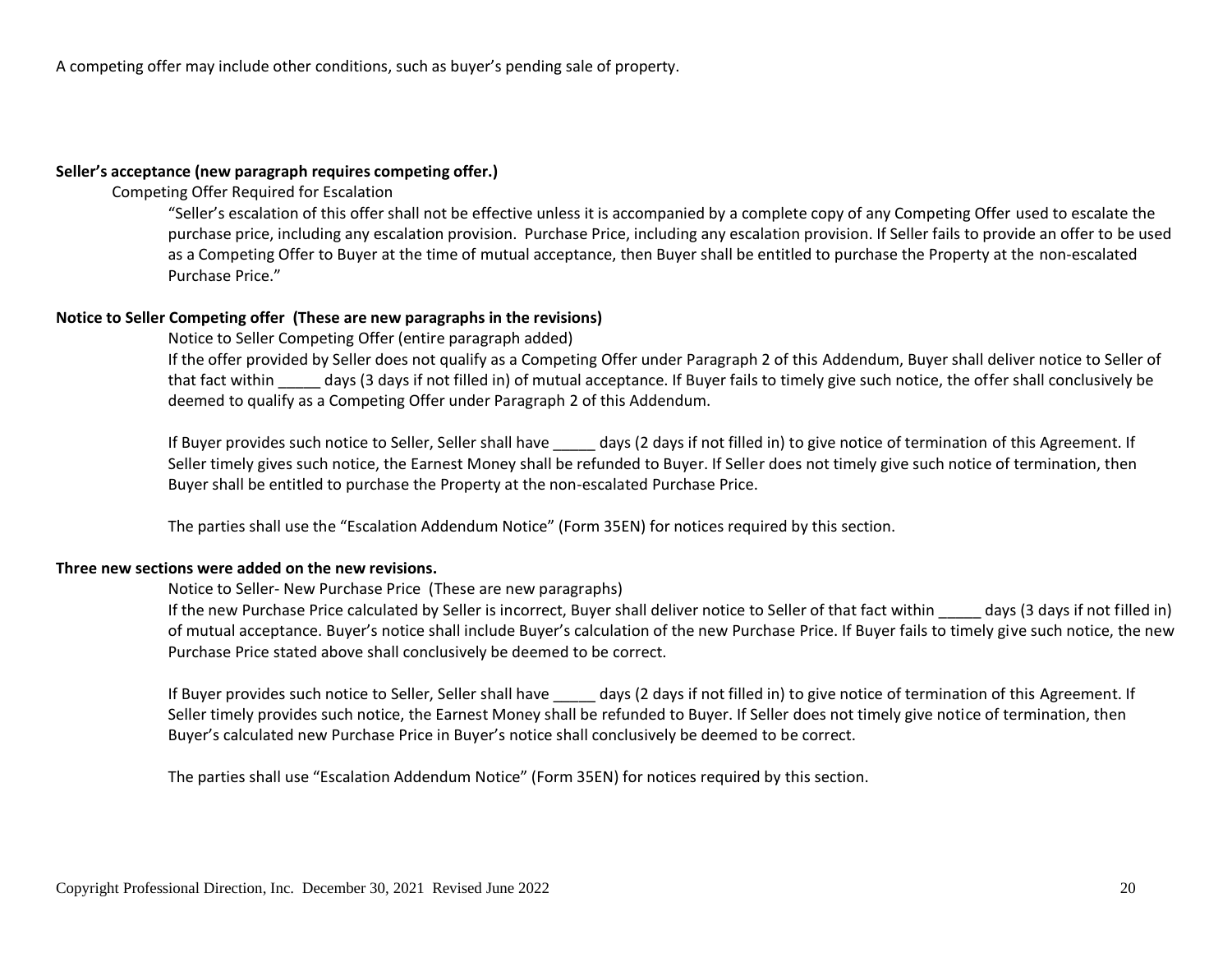### **B. Evidence of Funds**

#### **How is the evidence of funds forms to be used on all transactions?**

It is recommended that all purchase and sale agreements that include funds other than a mortgage loan, use the Evidence of Funds form.

There have been times when the buyer claims to have funds to close a transaction, but they do not have the funds available. The buyer might "hope" that the funds will be available, for example. The Evidence of Funds form was created to allow disclosure of the funds and whether they are available or contingent. The buyer is compelled to give notice that they will provide evidence of the funds needed to close. If there are no funds at closing, this form would not be used.

### **C. Inspection Addendum Form 35**

It is a best practice to encourage the buyer to have a professional inspection completed on the property. The inspection addendum deals with the time frame and the response. Often, the buyer requests repairs or additional inspections on specific issues.

The inspection addendum has been changed to create a process dealing with the problems that are identified by the buyer's inspector. The repairs needed are determined by the buyer's contractor so that the brokers are not acting as contractors.

#### **Inspection Contingency**. **(New added sentence)**

The revisions added "Buyer may engage specialists (plumbers, electricians, roofers, etc.) to conduct further inspections of the property."

**Inspection Report**. The Buyer shall not provide the inspection report, or portions of it, to Seller, unless Seller requests otherwise or as required by Paragraph 5.

#### **Paragraph 5 Waiver of Contingency by Buyer. (Added paragraph)**

If Buyer provides any portion of the inspection report to Seller without Seller's prior written consent or as required by Paragraph 5, the inspection contingency shall conclusively be deemed waived.

#### **Seller Consent.**

The selection of either checkbox below by Seller shall not be considered a counteroffer. Seller requests that Buyer provide the inspection report to Seller.

If Buyer requests repairs or modifications to the Agreement, Seller requests that Buyer provide to Seller only the portions of the inspection report related to the requested repairs or modifications to the Agreement.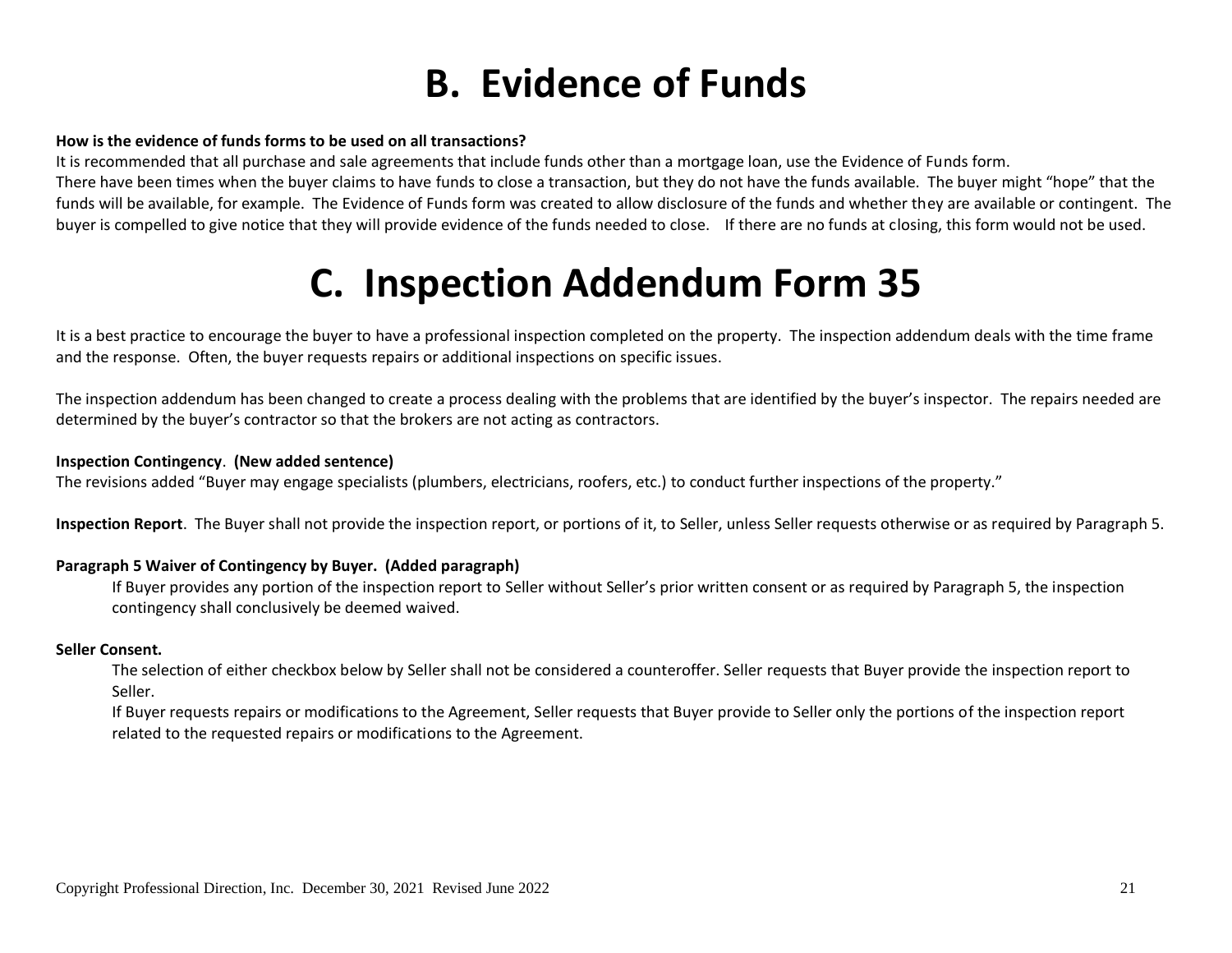### **D. Inspection Response Form 35R**

#### **Know the changes and new language on the inspection contracts**

*"Buyer is prohibited from delivering Buyers inspection report or any pages of Buyers inspection report to seller unless the seller requests delivery."*

#### **Do not give the inspection report to seller without permission. Revision to Form 35 Inspection Response. (new sentence)**

*New revision adds, "If buyer provides any portion of the inspection report to Seller without Seller's prior written consent or as required by Paragraph 5 of Form 35, the Inspection Contingency shall conclusively be deemed Waived."*

#### **What if seller requests it?**

If seller requests a copy of the report. Make sure that you have WRITTEN instructions from the seller to provide the report.

#### **Inspection report identifies problems.**

If a buyer is triggering the Additional Inspection Provisions, then the buyer must deliver a page of the buyer's inspection report where the need or recommendation to seek additional inspections of buyers property.

#### **What if there is wrongful deliver of the inspection report?**

If a buyer delivers to the seller a copy of the buyer's inspection report without seller's request, then the buyer is in breach of contract.

#### **What is the remedy for that breach?**

"If Buyer provides any portion of the inspection report to Seller without Seller's prior written consent or as required by Paragraph 5, the inspection contingency shall conclusively be deemed waived." as per the new revisions on Form 35.

Was there damage as a result of that breach? Were the damages material or not? Did the seller have to hire a contractor or expert to refute some finding that may or may not be accurate in the inspection report? A damages claim could be justified. The buyer doesn't evaluate if there are damages. That would be determined by the seller and their lawyer.

#### **The benefit of the Form for the Brokers**

This new language and requirements were written so that brokers are not drafting their own contracts with information they are not qualified to deliver. The brokers have traditionally listed out on addendums what the broker thinks seller needs to do to complete repairs identified in the report. Brokers are not contractors and have the ability know what needs to be done to correct the items an inspector list. In addition, neither broker tries to satisfy the problems identified by the inspector.

#### **How does the buyer's broker prepare the request for repairs if they can't provide pages of the buyer's inspection report?**

The contractor that does the work is the one that can determine the repairs. A buyer can get a contractor to write a bid for the repair. Attach a copy of the bid to the response. Seller then hires the buyer's contractor to perform the work identified on the bid. Must be done within 3 days before closing and the original inspector can re-inspect. This puts the buyer in control of the process to remedy the problems that the buyer believes is relevant.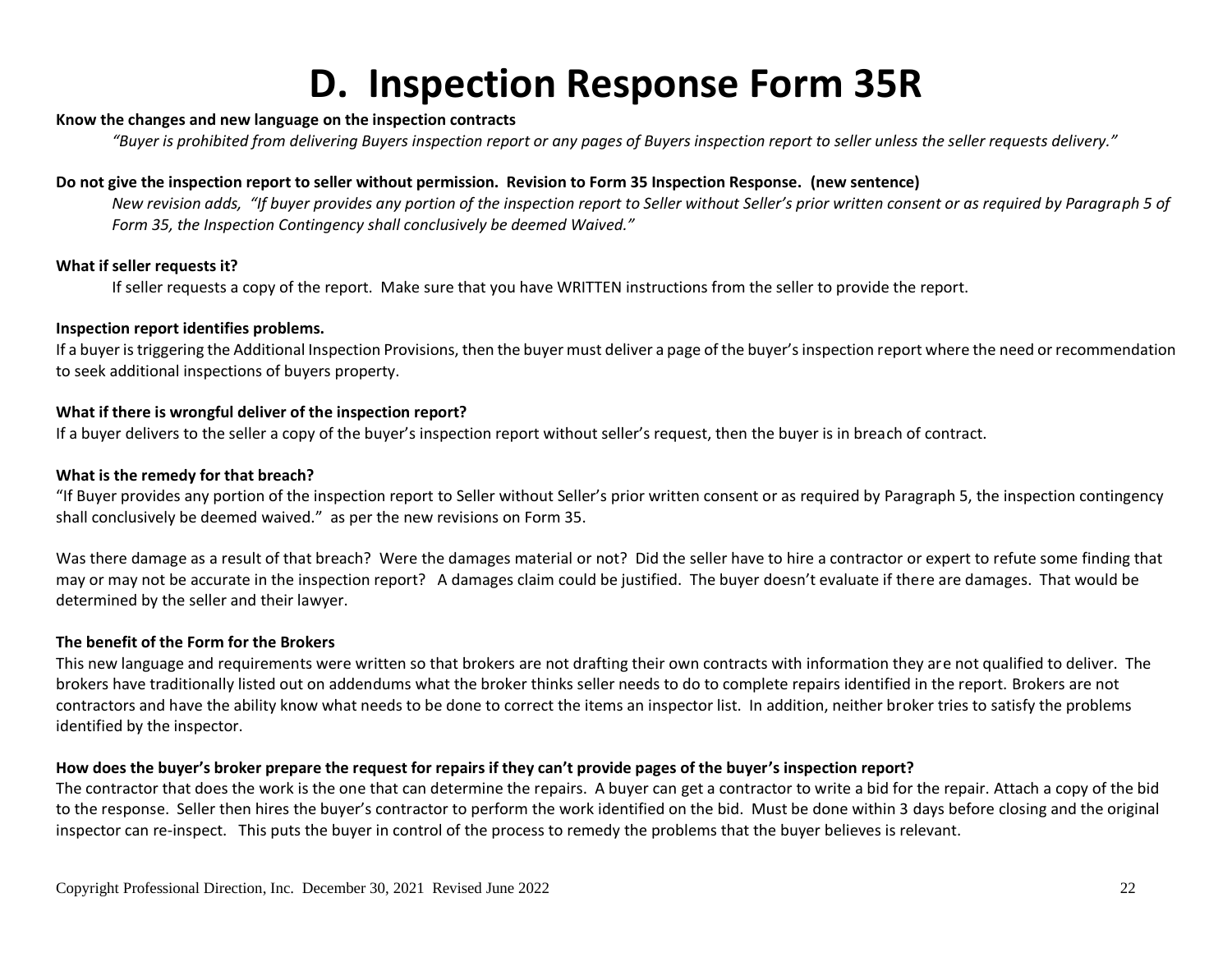#### **What if the seller does not want the buyer's contractor?**

The seller can go get a bid from another contractor to make the repairs listed in the bid by the buyer's contractor. The seller typically pays for the contractor.

#### **How does it get done in the time frames identified?**

On the form, the buyer can't bring a contractor into the house without the seller's permission during the original inspection period. The **additional** inspection period of 5 days allows buyer to bring specialists into specialists into the seller's home based on inspector recommendation.

#### **How to provide for additional time?**

Some brokers are shifting the time frames so that the original inspection time is less and increasing the additional inspection time. That can help brokers respond to the inspection issues.

### **E. Closing and Possession Terms**

#### **What is the definition of "closing?"**

According to the state purchase and sale agreement form, "closing" means the date on which all documents are RECORDED **and** the sale proceeds are AVAILABLE to the seller. Any period of time measured in days on the purchase and sale agreement shall start on the day following the event and shall expire at 9:00 pm of the last calendar day of the specified period of time.

#### **Computing Time Backwards** (New paragraph)

According to the revisions to the Purchase and Sale agreement the computation of time is specified when counting backwards from the Closing Date. COMPUTATION OF TIME. Counting backwards from closing sentence added. When counting backwards from Closing, any period of time measured in days shall start on the day prior to Closing and if the last day is a Saturday, Sunday or legal holiday as defined in RCW 1.16.050, the specified period of time shall expire on the next day, moving forward, that is not a Saturday, Sunday or legal holiday (i.e. Monday or Tuesday).

Seller is to deliver the keys and garage door remotes to the buyer on the closing date the possession date (whichever occurs first.) The closing date cannot fall on a Saturday, Sunday or a Legal holiday or when the county recording office is closed.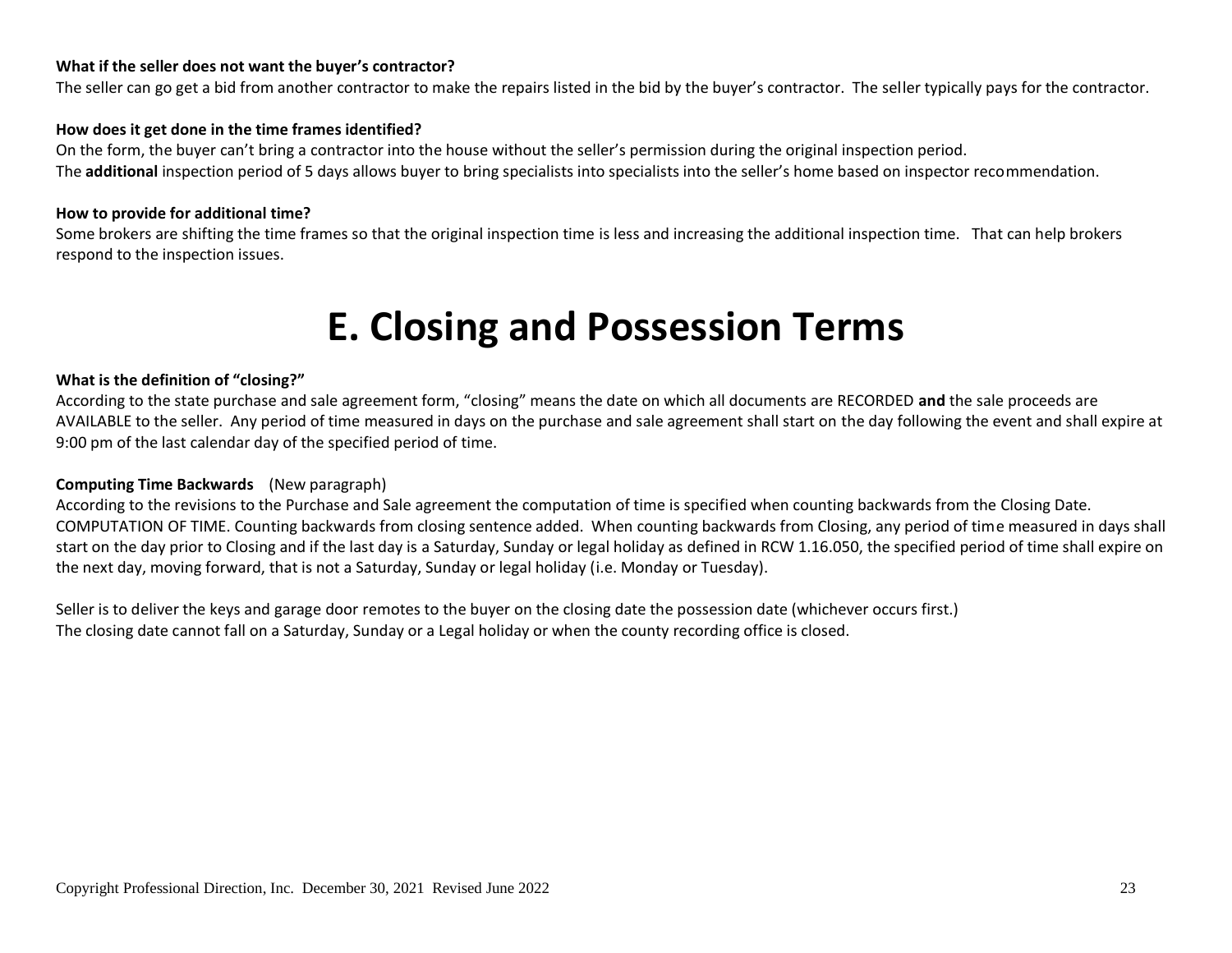### **F. Financing Addendum Form 22A**

#### **Loan Application.**

The sentence was added about waiver of financing contingency. "If not waived, the Financing Contingency shall survive the Closing Date." Also added… "Buyer authorizes Listing Broker and Seller to inquire about the status of Buyer's loan approval with lender any time prior to Closing. Buyer will execute an authorization form, if required by lender, to accomplish the same."

Financing contingency section changed. Select only A or B Now it states.

#### A. Seller's Notice to Perform

At any time days (21 days if not filled in) after mutual acceptance, Seller may give 'Notice to Perform' requesting that buyer waive the Financing Contingency and that seller may give notice to terminate the agreement at any time 3 days after deliver of that notice. If buyer does not earlier waive the Financing Contingency. NWMLS Form 22AR shall be used for this notice.

Notice of Termination. If buyer has not previously waived the Financing Contingency, Seller may give 'Notice of Termination' of this Agreement any time 3 days after delivery of Notice to Perform. If Seller gives the Notice of Termination before buyer has waived the Financing Contingency, this Agreement is terminated and the Earnest Money shall be refunded to buyer. NWMLS Form 22AR shall be used for this notice.

#### B. Automatic Waiver of Financing Contingency (added this paragraph)

#### Waiver

The Financing Contingency shall conclusively be deemed waived unless within \_\_\_\_\_ days (21 days if not filled in) after mutual acceptance, Buyer gives notice of termination of this Agreement. If Buyer gives timely notice of termination, the Earnest Money shall be refunded to Buyer after Buyer delivers written confirmation from Buyer's lender as required by Paragraph 4.

#### Appraisal Less Than Sales Price.

Buyer's waiver of the Financing Contingency under this Paragraph 2(b) will; or will not (will not, if not filled in) constitute waiver of Paragraph 5 (Appraisal Less Than Sales Price).

#### VA Amendatory Clause (added)

"If the Buyer is obtaining VA financing, it is expressly agreed that, notwithstanding any other provisions of this contract, the purchaser shall not incur any penalty by forfeiture of earnest money or otherwise be obligated to complete the purchase of the property described herein, if the contract purchase price or cost exceeds the reasonable value of the property established by the Department of Veterans Affairs. The purchaser shall, however, have the privilege and option of proceeding with the consummation of this contract without regard to the amount of the reasonable value established by the Department of Veterans Affairs."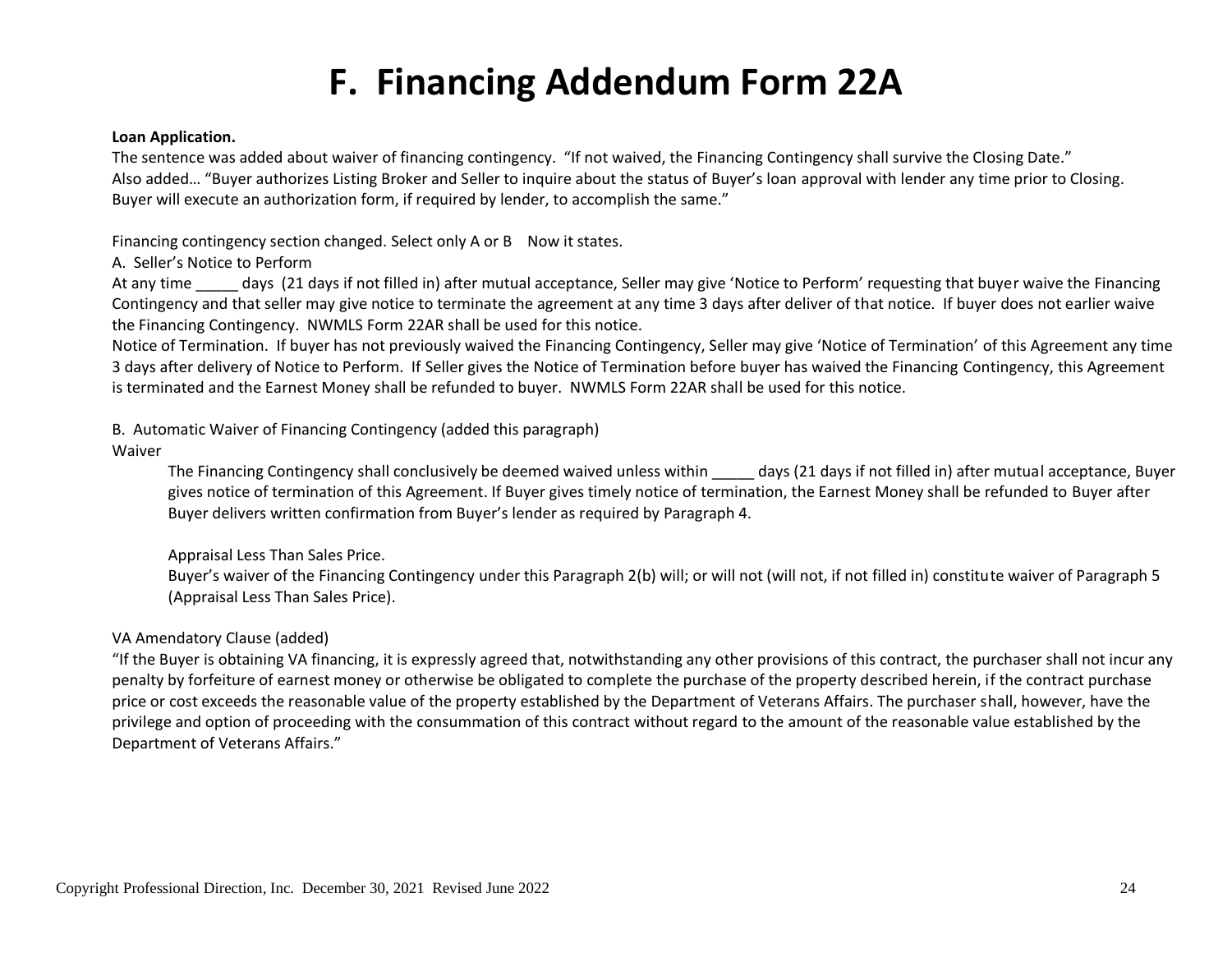#### **Increased Down Payment for Low Appraisal Form 22AD was rewritten.**

The increased Down Payment for Low Appraisal Addendum "Supersedes the "Appraisal Less than the Sale Price' provision in the Financing Addendum as follows:

Appraisal Addendum (Form 22AA)

This Increased Down Payment for Low Appraisal addendum modifies the Appraisal Addendum (Form 22AA) as follows:

• Disclosure of Contingent Funds.

Buyer is relying on a loan or loans (the "Loan(s)") to purchase the Property, but this Agreement is not contingent on Buyer obtaining the Loan(s). Buyer shall pay  $\theta \xi$  \_\_\_\_\_\_\_\_\_\_; or  $\theta$  \_\_\_\_\_\_\_\_\_\_ % of the Purchase price down, in addition to the Loan(s). a.b.

• Additional Down Payment.

If Buyer's appraised value of the Property is less than the Purchase Price" provision in the Financing Addendum (Form 22A)., Buyer shall pay additional funds up to \$ ("Buyer's Additional Funds") towards Buyer's down payment to close the sale. Buyer represents that Buyer has sufficient funds to close this sale in accordance with this Addendum. Buyer may not terminate the Agreement if (a) Buyer's appraised value and (b) Buyer's Additional Funds are equal to or greater than the Purchase Price.

• Buyer's Notice to Seller.

If Buyer becomes aware that the sum of (a) Buyer's appraised value and (b) Buyer's Additional Funds is less than the Purchase Price, Buyer shall deliver written notice to Seller of that fact, including a copy of the appraisal, within days (3 days if not filled in).

• Seller's Right to Reduce Price or Terminate.

If Seller receives the above notice from Buyer, Seller may deliver notice to Buyer within days (3 days if not filled in): (a) reducing the Purchase Price to an amount equal to the appraised value plus Buyer's Additional Funds, or (b) terminating the Agreement, in which case the Earnest Money shall be refunded to Buyer. If Buyer waives the appraisal contingency in the Appraisal Addendum (Form 22AA), Buyer shall be obligated to purchase the Property for the Purchase Price and Seller shall not have the right to terminate the Agreement under this Paragraph 2(d).

#### **Financing Contingency Notice Form 22AR**

#### Seller's Notice to Perform (prior form said "seller's right to terminate")

Seller requests that Buyer waive the Financing Contingency as provided in Paragraph 2(a) of Form 22A. If Buyer does not earlier waive the Financing Contingency, Seller may terminate this Agreement any time 3 days after delivery of this notice.

Seller's Notice of Termination

Seller provided the above Notice to Perform to Buyer at least 3 days prior to the delivery of this notice. Buyer has not previously waived the Financing Contingency and therefore, Seller gives notice that Seller elects to terminate this Agreement. Seller instructs the party holding the Earnest Money to disburse the Earnest Money to Buyer.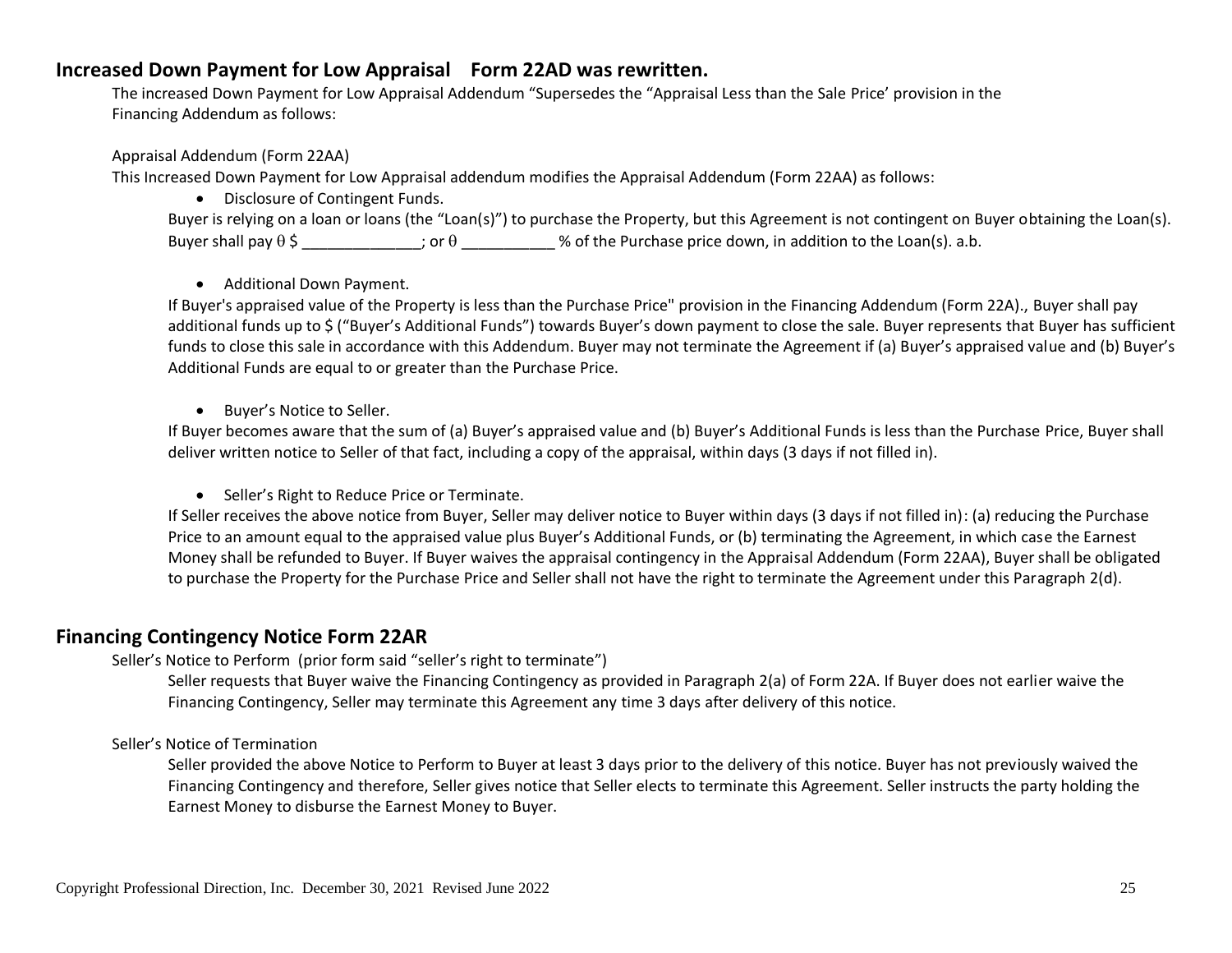# **Business Practices Professional Standards**

### **A. Professional Cooperation**

Every two years when the core curriculum is updated, this paragraph is included. The broker on the other side of your transaction may appear to be less competent. Remember, that broker may be of the same opinion as you.

When working with another broker on the opposite side of the transaction or when the broker has referred you, it is important to give them a shout out.

One of the biggest complaints in the real estate industry is that that the conduct and professionalism of the broker on the other side of the transaction. To keep a transaction moving smoothly toward closing, it is important to keep open lines of communication and respond in a timely manner. All commission issues need to be in writing.

One of the biggest complaints from consumers and real estate brokers deals with communication. The broker so often didn't answer the phone and there wasn't a return call is an example. From my own experience, if I call ten real estate brokers today, I will probably get about 20% to actually answer the phone even if they just called or emailed me. Only about 20% will call back after leaving a voice mail.

When involved in a transaction, real estate brokers need to have good communication skills. There is no real estate class, designated broker lecture, or motivational seminar that can transform an broker into one that has good communication skills. Success in this business does depend on effective communication. For this month, take the challenge to answer the phone and follow up with people in a timely way!

The type of complaints can include:

- The broker did not answer phone calls or does it sporadically
- The assistant to the broker does not know anything about the transaction
- The Broker did not file the paperwork on time.
- The broker will not confirm the earnest money received.
- The broker did not tell the buyer that their offer was presented or not accepted.

Copyright Professional Direction, Inc. December 30, 2021 Revised June 2022 26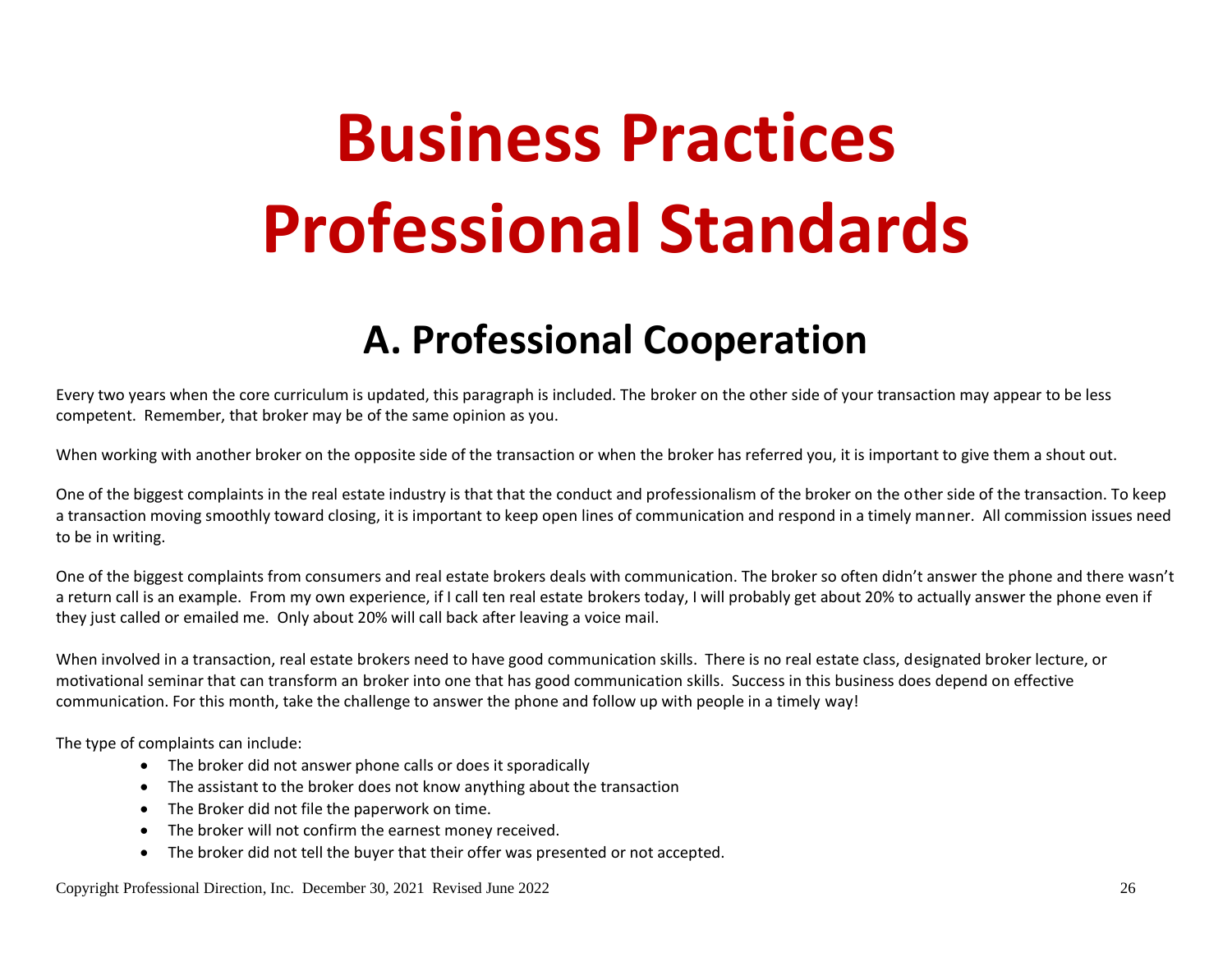### **B. Broker Responsibilities when in Management**

The Designated broker of a firm can delegate certain responsibilities to managing brokers. Duties of a designated broker cannot be delegated to brokers, but only to those with a managing broker's license. Real estate license law requires that all delegations of authority be in writing from designated broker to a managing broker. While designated brokers are able to delegate many duties to a managing broker, the delegation of authority is not complete unless and until it is put into writing, signed by both the designated broker and the managing broker. Oral delegations of authority do not successfully delegate authority and do not hold up under an audit.

It has been a common practice within many real estate firms to have an additional layer of organization. Many offices operate with "teams." Though not defined under the laws, the manager of a team would only need a managing broker's license if the designated broker defined and delegated duties in writing.

The delegation of authority is NOT a delegation of responsibility. When a designated broker delegates authority to a managing broker, the managing broker is "authorized" to take action that is otherwise required, pursuant to the Licensing Law, of the designated broker. However, if managing broker fails to act or fails to act responsibly to fulfill the delegated act, then designated broker remains responsible, based on the Licensing Law, to perform the required act.

For example, if a designated broker properly delegates authority to a managing broker to supervise the brokerage services of a team member who is licensed less than two years, and team leader fails to exercise proper supervision, designated broker remains responsible to the Department of Licensing for that failure of oversight.

The following duties are examples that would require a written delegation of authority from the designated broker to a managing broker.

- Safe handling of client funds which includes the receipt of earnest money
- Maintenance of trust accounts for real estate sales and property management
- Transaction and trust account recordkeeping can be delegated to a managing broker for a team
- Supervision of brokers within the firm. An example can be a managing broker supervising a broker licensed less than 2 years.

### **C. Timely Presentation of All Written Offers**

#### **Offers must be presented in a Timely Manner**

"Regardless of whether the licensee is an broker, a licensee owes to all parties to whom the licensee renders real estate brokerage services the following duties, which may not be waived:" (RCW 18.86.030 (1) (C)

"To present all written offers, written notices and other written communications to and from either party in a timely manner, regardless of whether the property is subject to an existing sale or the buyer is already a party to an existing contract."

The most basic duty of a seller's broker is to help the seller get the best price and terms. It is important to note that if you have a listing that is sold pending; you must still present other offers. The seller cannot sign two agreements, of course, unless one is a back up or subject to the failure of the first offer. If buyer or seller makes an offer to the other, after mutual acceptance, typically an offer to modify the contract, that offer must be presented timely. If a different buyer makes an offer to seller after seller is already in a binding agreement with a buyer, that new offer must also be presented timely to seller.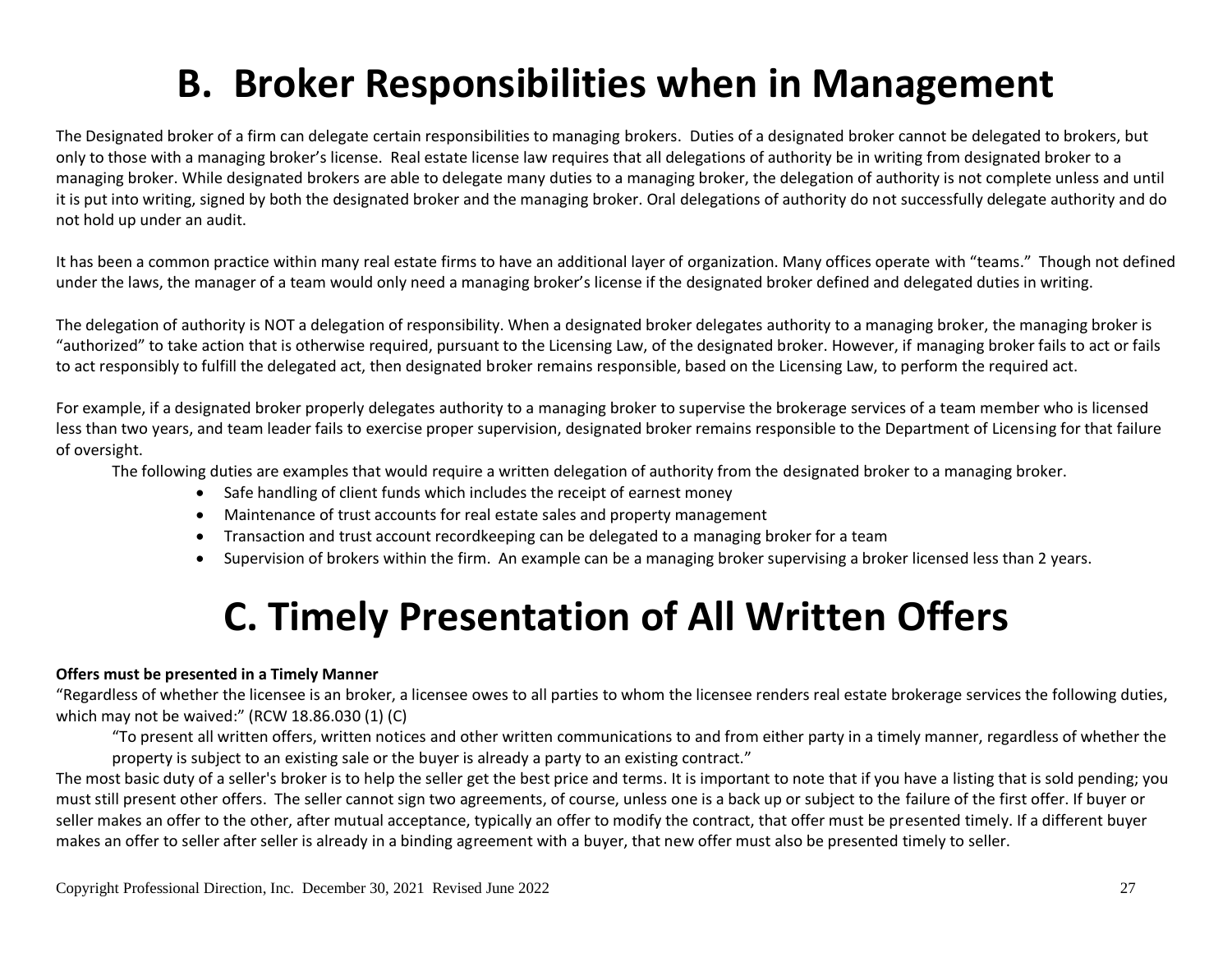#### **Is it ok for a listing broker to hold an offer waiting for a possible higher offer?**

The offers on a property must be presented to the seller as soon as it is received. The listing broker does not have the right to withhold an offer hoping for another one to be written.

If the listing broker receives an offer that he or she believes is not a complete offer it is far lower than what the seller might accept, or was received after the other offers, the listing broker still has the responsibility to present the offer to the seller. When written offers come in that are so low they are offensive or so poorly written they are indecipherable, it is not up to listing broker to determine whether those offers should be presented.

#### **The listing broker sorted the offers from best to worst.**

If there are multiple offers and the listing broker sorts out the top one, two or three offers, the seller still has the right to review all the offers presented. Even if broker knows that buyer cannot or will not agree to seller's proposal, broker must present buyer's written offer to seller. When seller has already entered a purchase agreement and a competing offer is presented by a new buyer, the listing broker MUST present it---even if broker anticipates a bad reaction by seller.

When buyer and seller are in contract and seller proposes written modification of the agreement, it is never up to buyer's broker to reject the modification... Even if broker knows that buyer cannot or will not agree to seller's proposal, broker must present seller's written proposal to buyer.

If a summary of each offer is presented to seller, to assist seller in processing the information, the entirety of each offer must also be provided to the seller. It is unlawful for a broker to present something less than the offer as written. Make sure the seller has the ability to review the entire offer.

#### **Does the listing broker have to postpone presentation until the offer review date?**

Often there is a date chosen to present all offers to the seller. An offer may have an expiration date prior to that date. If seller is unavailable or refuses to review an offer prior to expiration, then listing broker's file should reflect those circumstances. A best practice is for the listing broker to review any offer received, email it right away to the seller. Follow up with a phone call to notify seller that an offer has been emailed to them. The listing broker can note the that an offer will expire, and thus be void, before the pre-determined offer review date.

Any written offer, notice or communication, to or from a party, no matter how ridiculous, inconsequential, offensive or irritating, must be presented timely. The duty to timely present all written offers persists even after mutual acceptance.

#### **Definition of "a timely manner?"**

Brokers have an Agency Law duty to present all written offers in a timely manner.

All offers or communication must be presented in a "timely fashion." Factors within broker's control that delay presentation are unacceptable. If the only relevant factors resulting in delayed presentation are factors under broker's control, broker will have no excuse for failing to make timely presentation.

Copyright Professional Direction, Inc. December 30, 2021 Revised June 2022 28 The determination of timeliness, however, is not always so clear. "Timely" will be impacted by many forces, often outside the control of a broker. Seller may leave on vacation with instructions to hold all offers until seller's return. Buyer may be hospitalized unexpectedly and unable to receive written communications until released. There can be any number of factors that affect "timely" in a given transaction. However, if presentation of a written offer, notice or communication is delayed by forces beyond broker's control, broker should include evidence or a notation of those factors within the transaction file. In defense of a complaint, broker may need to be able to prove that presentation was "timely" given the circumstances, according to the Washington Realtors.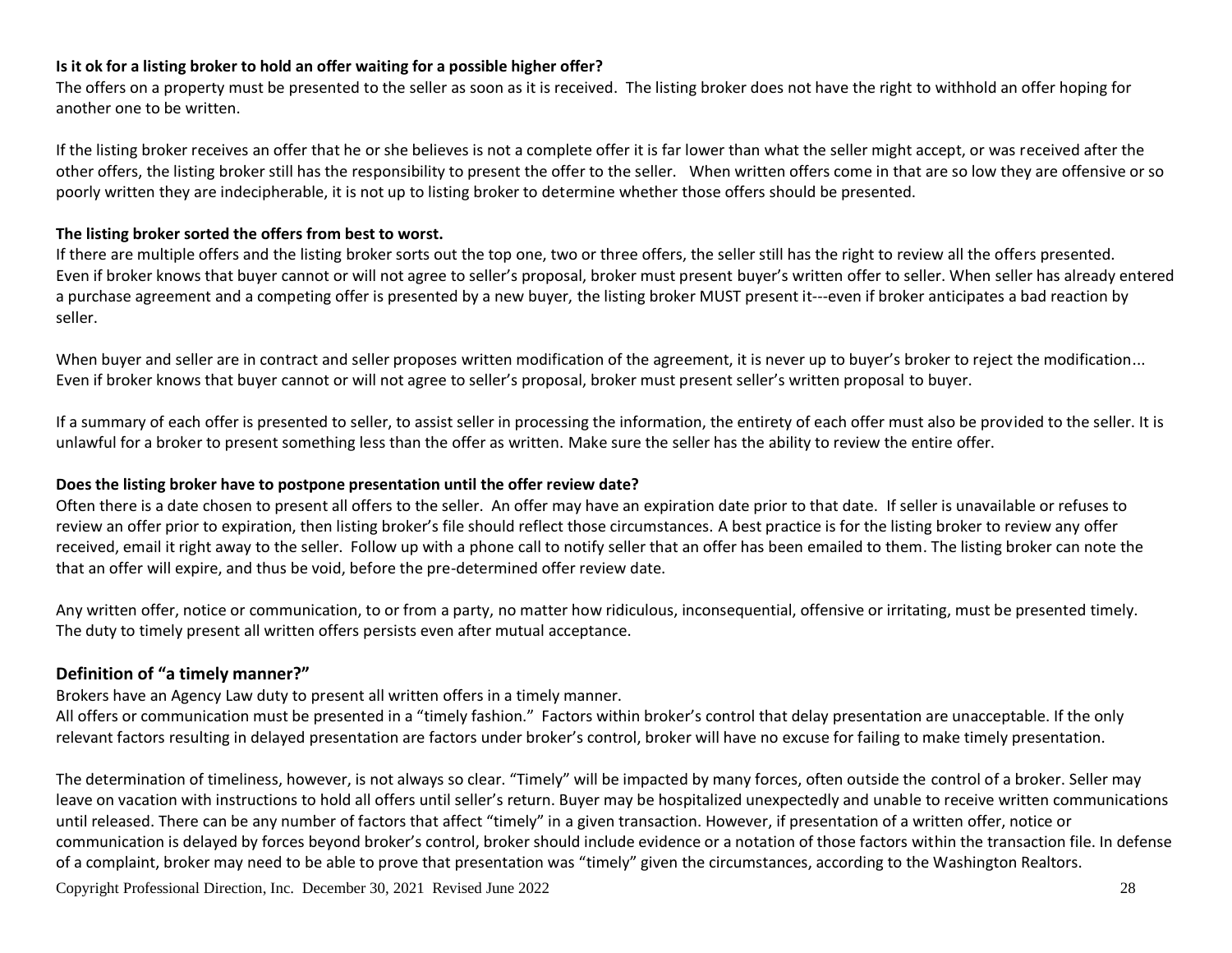Moreover, all offers must be presented timely. What "timely" means depends upon the circumstances at issue. Certainly, "timely" requires presentation before the offer expires, unless it is impossible to present the offer prior to expiration.

Similarly, absent a seller's instruction, it is not appropriate to delay presentation of an offer while listing broker hopes for additional offers to be presented, including offers from listing broker's buyer. If listing broker believes that delayed presentation of an offer is beneficial to seller, listing broker must advise seller of the circumstances and adhere to seller's subsequent instruction. If seller instructs delay, broker should document that instruction, in writing, in broker's transaction file.

### **D. Multiple Offer Situations**

In an active market like most of the state is experiencing with limited inventory, a well priced house for sale can generate more than one offer. There are no laws or rules that are written that specifically deal with multiple offer situations. The law does state:

"All offers must be presented to the seller in a timely manner."

This issue of presenting offers has been discussed on previous pages. All offers must be presented to the seller even if the seller has signed another offer.

#### **Evaluating the Offers**

The seller then can evaluate the offer based on the price offered, the buyer's ability to close based on the lender's letter and the terms that must be acceptable. The real estate listing broker needs to focus on those issues. The real estate broker is not an attorney nor a lender. Determining one buyer is more qualified than the next based on factors including the money down could be very misleading because a buyer who is well qualified might choose to put less down while a buyer with questionable credit may be required to put more down by the lender. Choosing one buyer over another based on how well they might "fit" in the neighborhood is a discriminatory practice.

It is important to stick with the MLS forms when preparing and presenting purchase and sale agreements. Avoid attempting to write contracts on the blank addendum or you could be in the world of the unauthorized practice of law.

#### **Seller Options**

If there are multiple offers on a property, the seller has several options.

- The seller can choose just one offer at that time, even if it is not the highest price. But, the seller CANNOT choose an offer over another because of the description of the buyers. For example, the seller cannot choose the single man over the mixed race couple.
- The seller can reject all offers.
- The seller can counter offer on more than one offer. But the risk is at the property may end be being sold to more than one buyer. Many attorneys and brokers advise against this or creating a "race to the finish."
- The seller can negotiate based on the "escalation clause' that a buyer may have included in their contract.

#### **All offers MUST be presented**

It is most important to bear in mind the laws that pertain to all real estate transactions must be kept in mind. Under the Law of Agency RCW 18.86.030, "it is the duty of a broker to present all written offers, written notices and other written communications to and from either party in a timely manner, regardless of whether the property is subject to an existing contract for sale or the buyer is already a party to an existing contract to purchase."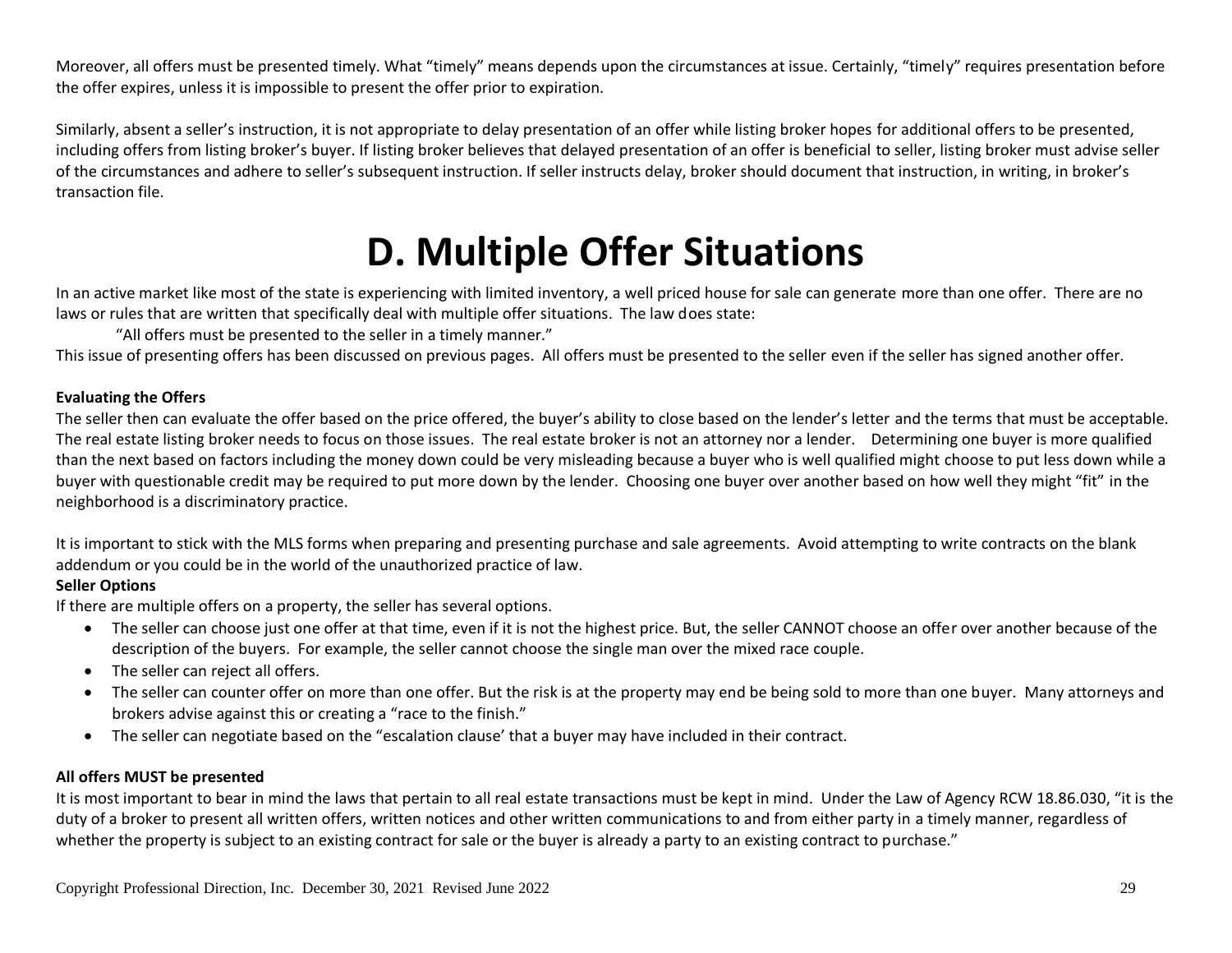#### **Disclosure of Multiple Offers**

According to the REALTOR Standards of practice clearly requires disclosure of the existence of multiple offers, with the sellers' permission, if a buyer or cooperating broker asks about the existence of multiple offers.

#### **Counter offers**

A counter offer is a new offer. Avoid countering two offers at once with "a race to the finish" ending. The house could be sold twice. The seller can accept another offer in a backup position subject to the failure of the first offer.

#### **Avoid selling the house twice**

If another offer is presented, it is imperative that IF the seller signs the second offer, it should be "subject to the failure of the first offer." Too often sellers sign a second offer without withdrawing the counter on the first offer. Therefore, sellers have sold their property to more than one party.

#### **Avoid Discrimination**

Often licensees encourage the buyer to write a letter, sometimes referred to as a "love letter," to convince the seller to choose their offer. But, many of the letters include information about the buyer so that the seller could end up choosing one buyer over another violating Federal, State and local fair antidiscrimination laws. A seller can choose who to sell their house to as long as they do NOT discriminate. If one of the other buyers has any reason to believe there is has been a limitation, preference, discrimination or disparate treatment because of a protected class, then that buyer has the right to file a claim. So, as a licensee, it is important to encourage the sellers to choose the "paper" not the "people" when choosing between multiple offers.

#### **Escalation Clauses**

There are a number of situations where the buyers can sign "escalation clauses." These agreements basically say that they will match or go a certain dollar figure higher than the highest offer. This would encourage the seller to choose that offer due to the fact it would be the highest.

It gets more complicated when there are a number of offers with similar clauses. Sometimes the clauses have limits as to the highest amount the buyer will pay. Sometimes they require a copy of the second highest offer. Sometimes the seller counters at the higher sale price even without another offer.

#### **Offer Accepted**

When a seller accepts an offer, it is important for the listing broker to take the responsibility to inform the other buyers that their offer was not accepted. It is important to note that this "failure to present offers" has become a significant discipline issue for DOL. It is unlikely that listing brokers are actually failing to present all offers timely. It is far more likely that listing brokers are failing to give unsuccessful buyer brokers proof that seller actually reviewed and rejected buyer's offer, leaving buyer and buyer's broker to wonder whether seller saw buyer's offer at all. Buyers and buyer brokers, frustrated by not getting the property and uncertain as to whether buyer's offer was seen, are more likely to file a complaint with DOL, claiming listing broker failed to present the offer. When DOL investigates, listing broker will have to prove that listing broker timely presented all written offers. Unfortunately, a typical listing file contains no proof of timely presentation.

Listing brokers can avoid this DOL investigation and discipline altogether by giving buyer brokers the courtesy of notification that seller rejected buyer's offer. Returning the offer with the word "rejected" written across the face of the offer, signed and dated by seller, provides proof of seller's timely review and rejection of the offer.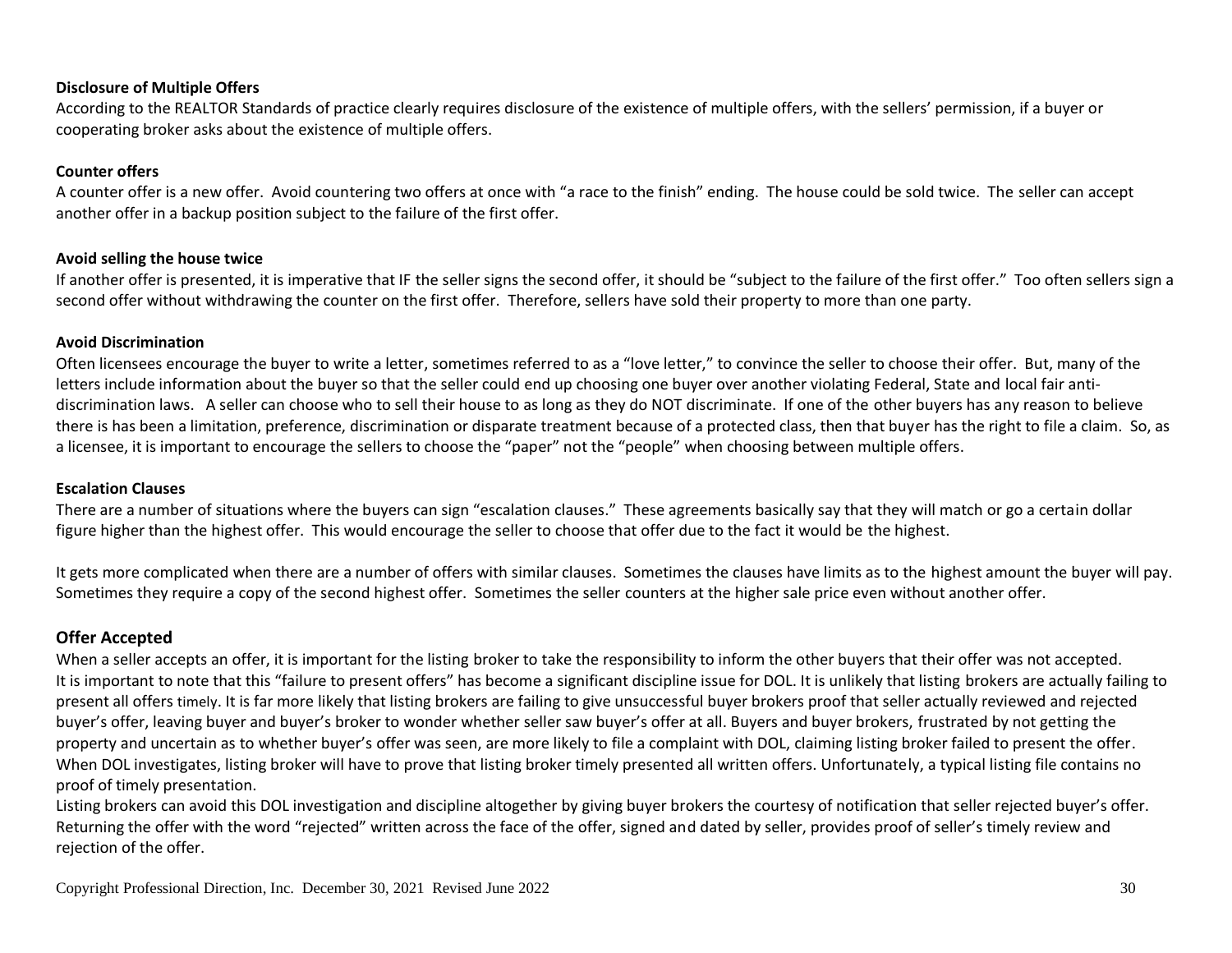### **E. Risky Practices in an Abundant Market**

#### **Listing Brokers**

#### **1. Falsifying Information on Competing Offers**

Of course, falsifying information in a real estate transaction is illegal. There are brokers that actually justify relaying false information when there are competing offers. Thisis in violation of the Uniform Regulation of Business and Professions Act (URBPA) RCW 18.235.130. You have a duty to deal honestly and in good faith.

#### **2. Offer Instructions**

All offers must be presented to the seller. If there are offer instructions, they must be signed and agreed upon by the sellers.

#### **3. Review Dates for Offers in the Future**

All offers on a property must be presented to the sellers. Often listings include in the offer instructions a seller's review or presentation date. Regardless, the listing broker has a responsibility to present all offers to the sellers right away usually within the day of receipt. Offers have expiration dates and they are often prior to the review or presentation date listed. The seller does have the right to choose an offer prior to a published review or presentation date.

#### **4. Misleading Photos in Listings**

Photographers have been editing listing photos on just about every listing. They often adjust lighting, change the sky to be blue and sunny, and use wide angle lenses to change the look of the rooms. But, when the photos change something that affects what the purchaser is buying, that is another thing. For example, cropping out power poles, would be misleading. Though a buyer might see them as they drive up, the photos are also for prospects that evaluate the property just by the photos. The listing broker is responsible for photos that are misleading.

#### **5. Present all Offers in a Timely Manner**

This has been said more than once in the class. When a listing broker receives a written offer, it is imperative that it is forwarded to the seller right away which should be within the day.

#### **6. Every Action taken is the Seller's Choice**

Listing brokers must remember to know decisions that should be made by the sellers and not brokers decisions. Some brokers have a protocol for listings and don't give their sellers options for decisions.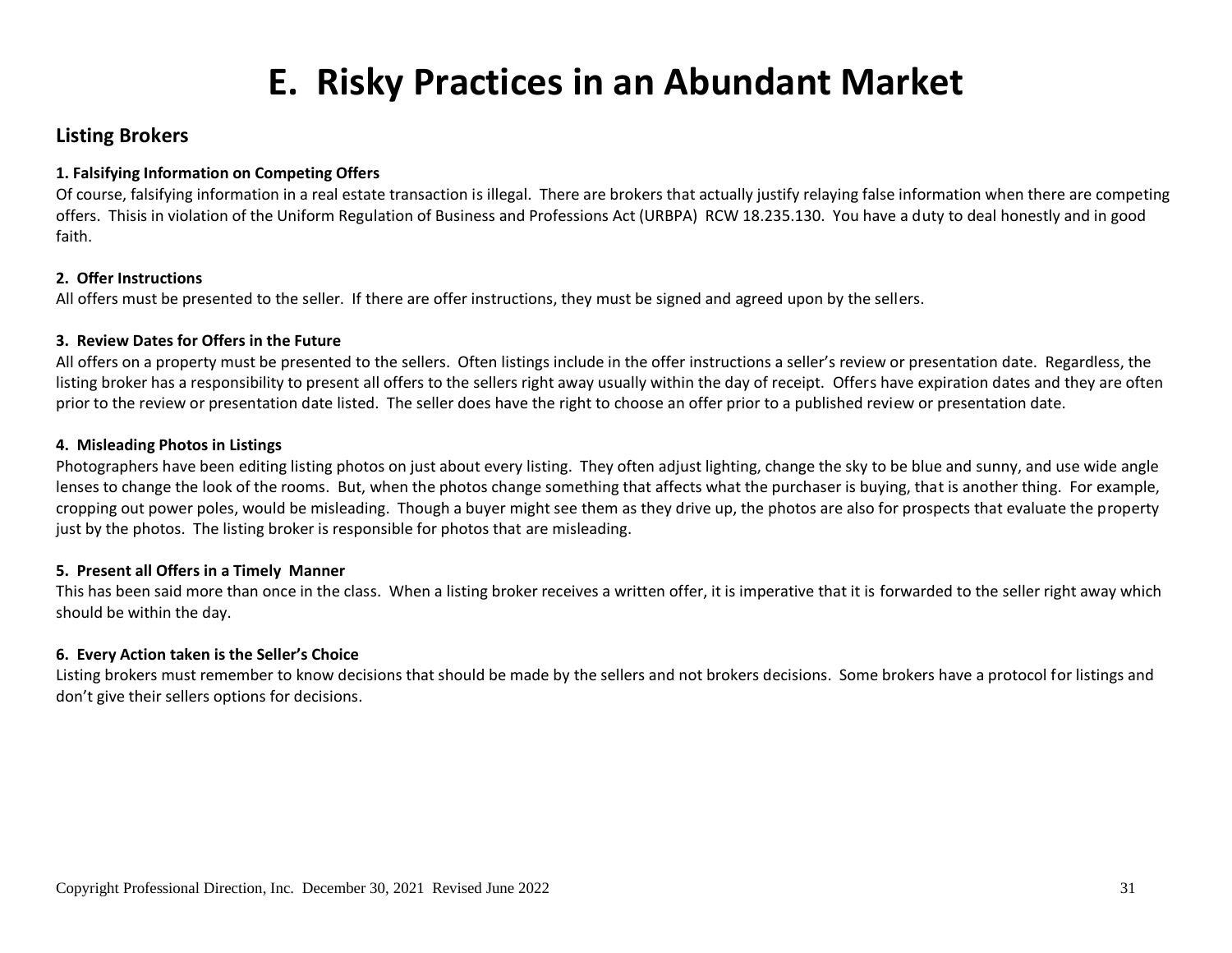#### **Buyer Brokers**

#### **1. Dangerous Inspection Practices**

Washington State is experiencing a wild real estate market with prices climbing constantly, low inventory, and multiple offers. Because of this, buyers have had to waive inspections in order to be competitive. Leaving them to purchase a property without knowledge of its underlying condition. Seller's have ordered preinspections to get their property in peak condition, but in the sellers mind, it also opens up problems that they would feel a need to fix and/or disclose.

#### **2. Striking the Information Verification Paragraph**

The information Verification paragraph gives the buyer the opportunity to discover errors. The default time limit is ten days. This can be shortened. By striking it, the seller is asking the buyer to waive a right to verify information that may be critical to the buyers decision to buy.

#### **3. Earnest Money early release**

Earnest money is held by a neutral third party. The purpose of earnest money is for liquated damages in the event of a default. The assumption when it is released to the seller is that the seller is protected should the buyer fail to close. But, there are circumstances that a transaction fails to close that are of no fault of the buyer. For example, if the seller passes away, the sale if void and yet the buyer has lost the earnest money. The heirs have no obligation to release that money. They could choose to file a lawsuit but it would probably cost more than the loss. Earnest money is best left in the hands of a neutral third party to protect all in case of a default.

#### **4. Post Closing Possession or Rent-Back by the Seller**

Washington State passed a law in 2021 focusing on the reasons a landlord can evict a tenant and the process that must be followed. A seller that closes on a property and negotiates remaining in the property for as little as one day after closing whether they are paying rent or not are subject to the new landlord tenant laws. If they refuse to vacate, the buyer does not have the right to just file an unlawful detainer suit to evict them. The new process can take months and could very well last a year. The seller might refuse to vacate because of something like a broken hip or a covid diagnosis. The buyer might be waiting with the truck full of their furniture and bathrobes but cannot move. The buyer who is now a landlord, will be required to pay the mortgage. It is recommended that a broker never write a seller rent-back or a buyer early possession without the client confirming with an attorney.

#### **5. Buyer waiving right to receive Form 17**

In an active market such as the one Washington State has been experiencing, buyers have been put in a position to waive their rights in order to be in a competitive position when there are multiple offers. The Property Information Disclosure form is a state law. It is in the best interest of the seller, buyer and their brokers to never waive receiving the form.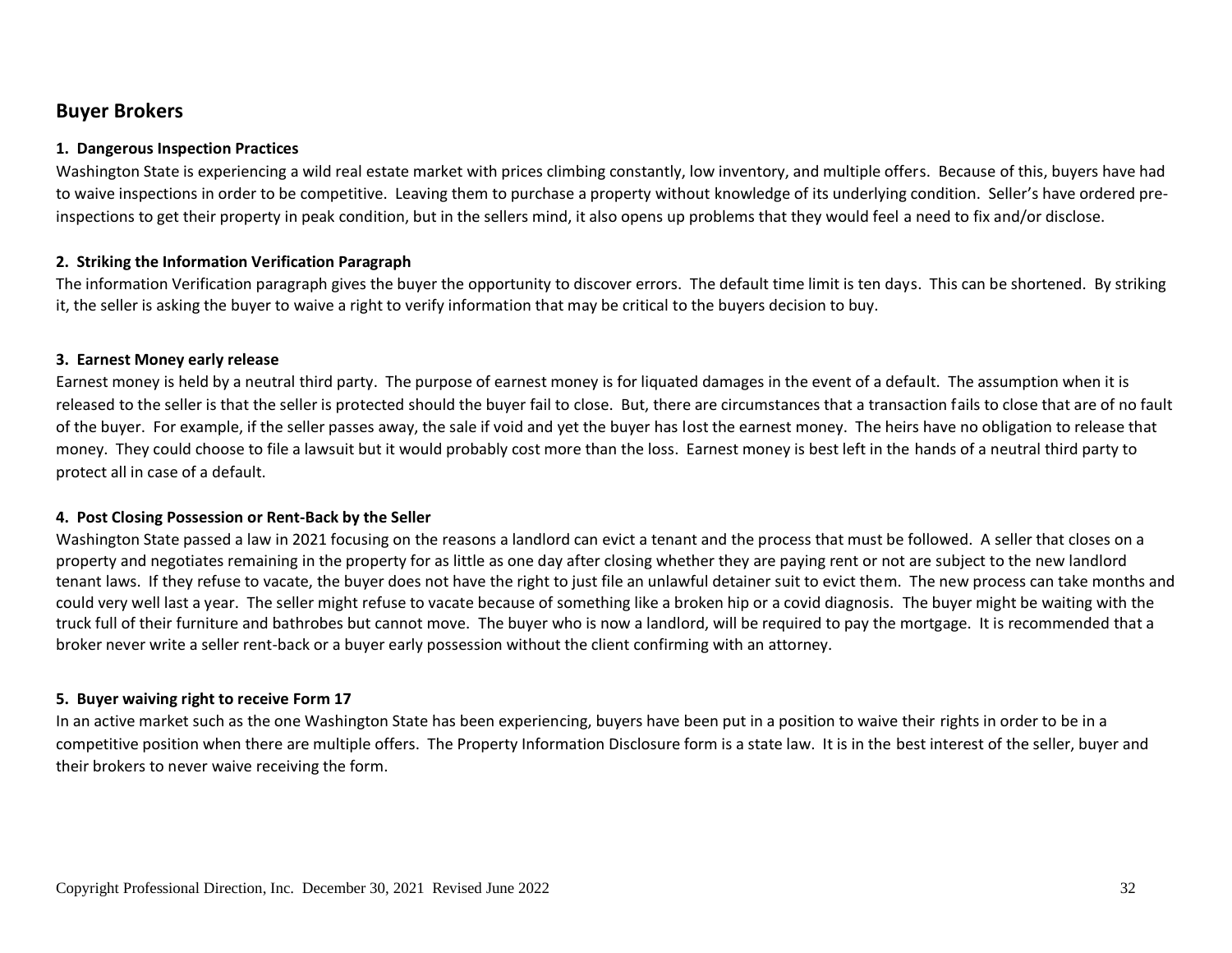PROFESSORVECTIOn

**Quiz for Core Curriculum 2022-2023**

### **Complete answers on this form. Scan to Professional Direction with Evaluation**

| 1. Every person has characteristics that would fall under the listing protected classes in fair housing laws.                                                                                                | True / False       |
|--------------------------------------------------------------------------------------------------------------------------------------------------------------------------------------------------------------|--------------------|
| 2. It is illegal to discriminate based on a person's gender identity or sexual orientation.                                                                                                                  | True / False       |
| 3. It is a violation to discriminate against individuals on the basis of military status or being an honorably discharged veteran.                                                                           | True / False       |
| 4. If a seller used the information in a love letter to choose an offer over another offer, that could be construed as discrimination.                                                                       | True / False       |
| 5. The late pay or vacate notice was increased to 14 days in Washington State. There is a uniform eviction notice that is mandatory.                                                                         | True / False       |
| 6. Upon written request from tenants, a Landlords must a payment plan for the initial deposits and fees and last months rent.                                                                                | True / False       |
| 7. A landlord in WA must offer a rent payment plan for new tenants at first move in.                                                                                                                         | True / False       |
| 8. A landlord cannot take adverse action against a tenant applicant who had covid.                                                                                                                           | True / False       |
| 9. Landlords must give just cause for eviction and follow all requirements.                                                                                                                                  | True / False       |
| 10. Sellers who rent back or buyer who take early possession fall under the new Just Cause Eviction laws.                                                                                                    | True / False       |
| 11. Landlords will now have a difficult time evicting tenants.                                                                                                                                               | True / False       |
| 12. There is a landlord mitigation program in WA for landlords suffering losses from unpaid rent.                                                                                                            | True / False       |
| 13. The Eviction Resolution Program applies to all counties in WA and matches landlord and tenants to specialists.                                                                                           | True / False       |
| 14. A buyer or seller renting for one or more days even with an agreement, who refuses to vacate, will fall under the Just Cause Act.                                                                        | True / False       |
| 15. A seller listed above the price range given by the listing broker. The property didn't sell, and the seller sued the brokers.                                                                            | True / False       |
| 16. The Beauregard's case focused on a disgruntled seller when the house didn't sell because it was overpriced for the market.<br>Copyright Professional Direction, Inc. December 30, 2021 Revised June 2022 | True / False<br>33 |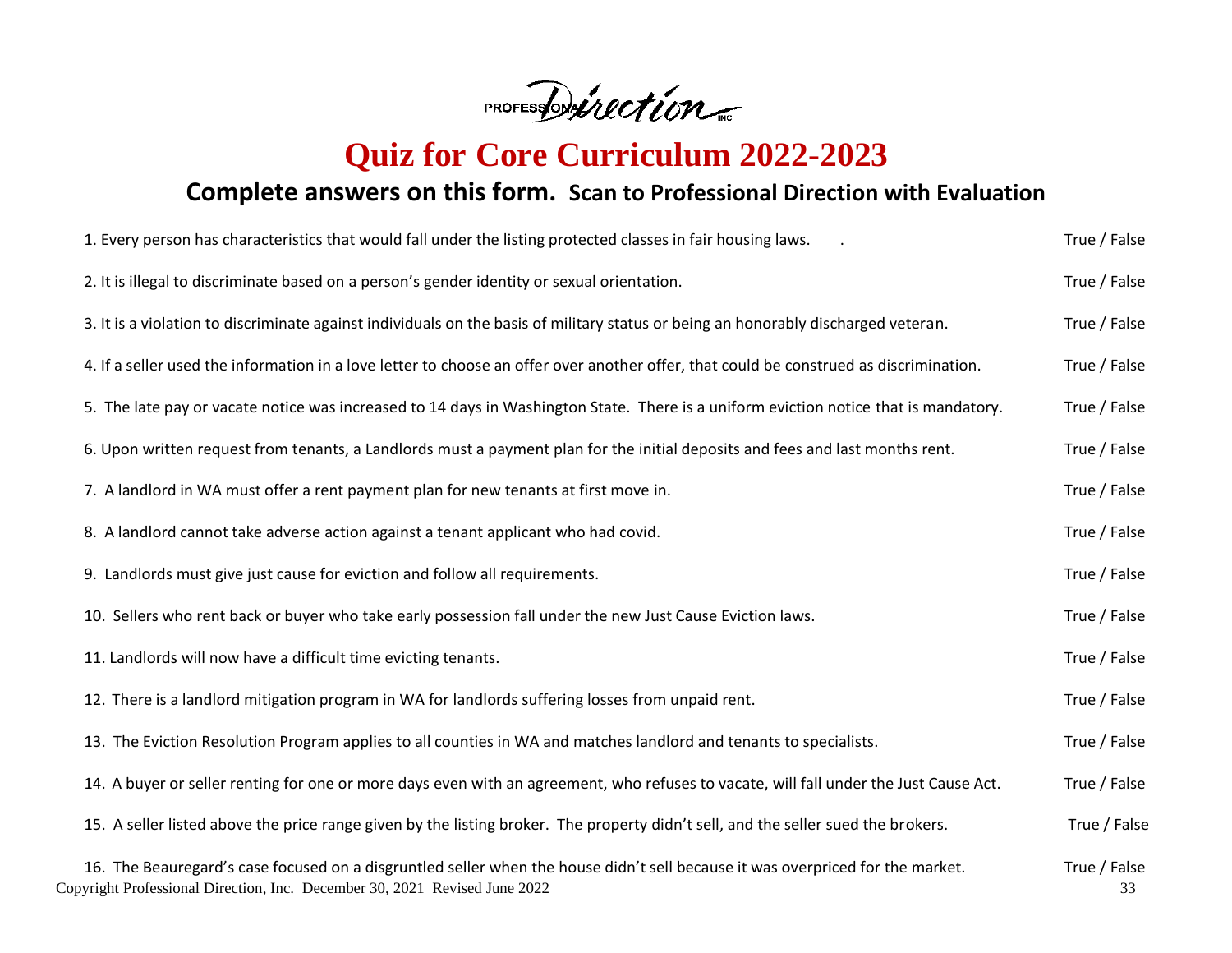| 17. A broker must convey all correspondence to the client once the broker is rendering brokerage services.                                              | True / False |
|---------------------------------------------------------------------------------------------------------------------------------------------------------|--------------|
| 18. A real estate broker must furnish all correspondence regarding a transaction to the firm's transaction log.                                         | True / False |
| 19. Real estate brokerage services means any of the services offered directly or indirectly for the promise of compensation.                            | True / False |
| 20. An escalation clause has been used to help a buyer negotiate a higher sales price than another offer.                                               | True / False |
| 21. The evidence of funds form should be used on all transactions where the buyer is relying on funds                                                   | True / False |
| 22. The buyer and their broker are not allowed to provide the seller with the inspection report without the seller's permission.                        | True / False |
| 23. If there is wrongful delivery of the inspection report without seller's permission, the buyer is in breach of contract.                             | True / False |
| 24. If a buyer breaches contract by providing the inspection report, damages would be determined by the seller and their lawyer.                        | True / False |
| 25. Closing means the date on which documents are recorded and the sale proceeds are available to the seller.                                           | True / False |
| 26. When computing time from the closing date, counting days starts on the day prior to closing and shall not end on a weekend or holiday. True / False |              |
| 27. "If not waived, the financing contingency shall survive the closing date" is on the financing addendum.                                             | True / False |
| 27. Brokers not responding to phone calls regarding transactions is one of the top types of complaints from the consumers.                              | True / False |
| 28. Brokers must confirm that the earnest money has been received and deposited.                                                                        | True / False |
| 29. A Designated Broker can delegate responsibilities for the firm to a licensee with a Managing Broker's license.                                      | True / False |
| 30. The Designated Broker remains liable for all actions taking by a Managing Broker who has been assigned a responsibility.                            | True / False |
| 31. All delegation of duties from a Designated Broker to a Managing Broker must be in writing.                                                          | True/False   |
| 32. Overseeing a broker licensed less than 2 years is an example of a duty a Designated Broker can delegate to a Managing Broker.                       | True / False |
| 33. All offers on real estate must be presented to the seller in a "timely manner."                                                                     | True / False |
| 34. If a property for sale has a mutually signed offer, the law requires that all offers still must be presented to the seller.                         | True / False |
| Copyright Professional Direction, Inc. December 30, 2021 Revised June 2022                                                                              | 34           |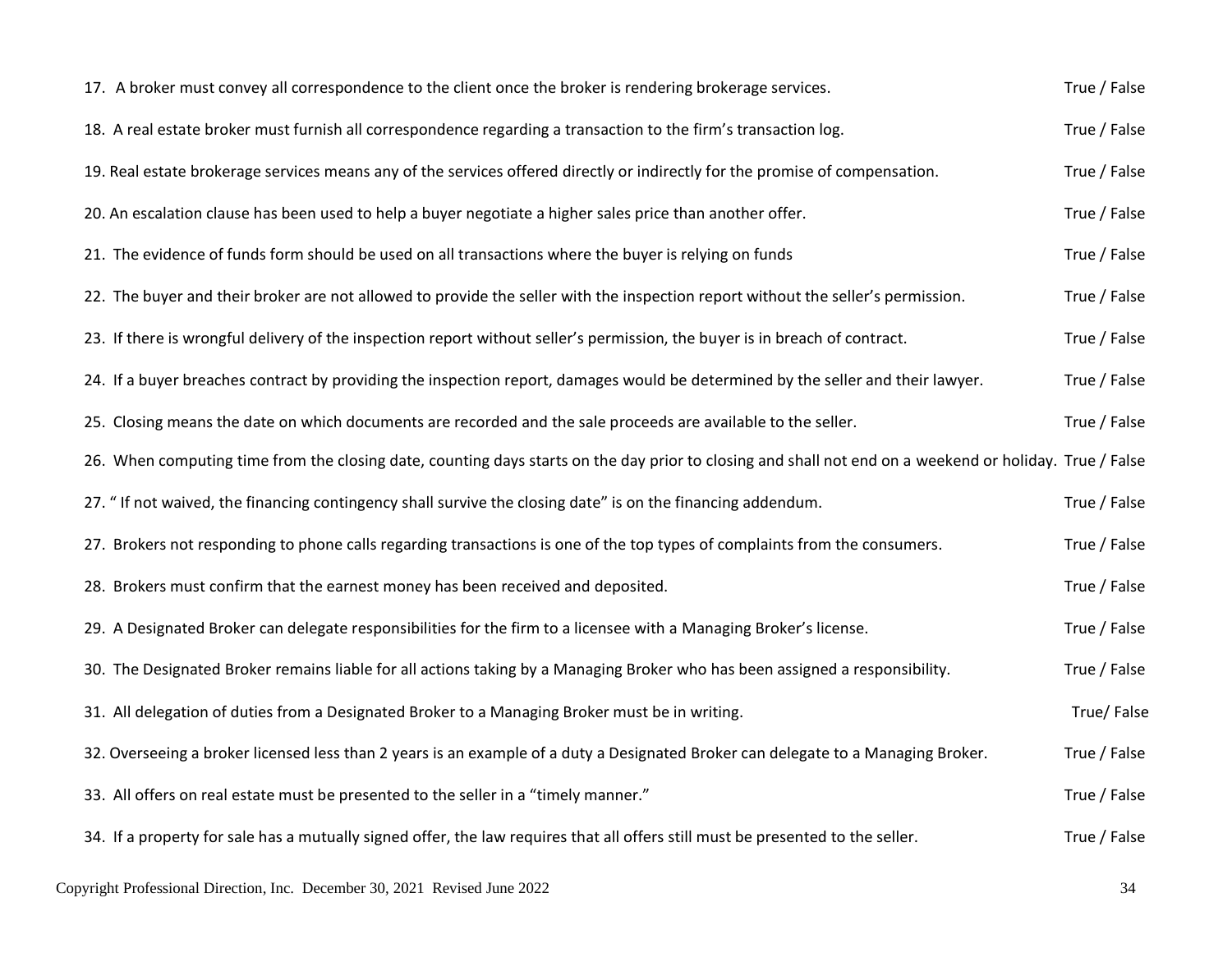| 35. A seller cannot sign two agreements to sell the property, but the seller can sign a back-up offer if the first should fall apart.  | True / False |
|----------------------------------------------------------------------------------------------------------------------------------------|--------------|
| 36. The listing broker does not have the right to withhold an offer from the seller hoping for another offer to be written.            | True / False |
| 38. If there are multiple offers with some written much lower than the others, the seller still has the right to review all offers.    | True / False |
| 39. If the seller agrees to an offer review date, any offer received prior to that date must be presented to the seller when received. | True / False |
| 40. A broker cannot delay presenting offers to the seller for any reason under the broker's control.                                   | True / False |
| 41. In most cases, presenting an offer in a "timely manner" would be to email the offer within the day it is received.                 | True / False |
| 42. When an offer is accepted it is a best practice, not a law, to inform the other buyers that their offer was not accepted.          | True / False |
| 43. Every action or decision by a listing broker must be the seller's choice.                                                          | True / False |
| 44. A listing broker should never include misleading photos in a listing including photoshopping out powerlines or adding views.       | True / False |
| 45. Any offer instructions must be agreed upon and signed by the seller.                                                               | True / False |
| 46. Brokers have a duty to deal "honestly and in good faith." Any falsifying of information on a listing would violate their duties.   | True / False |
| 47. It can backfire on buyers if they waive their right to an inspection. Buyer agents should make sure they are aware of that.        | True / False |
| 48. It may be a best practice to shorten the time on the "information verification" section on the agreement rather than striking it.  | True / False |
| 49. Early release of earnest money can be a serious problem if the seller who receives it fails to close the transaction.              | True / False |
| 50. The Form 17 Disclosure statement is a state law. It is best to not consult buyers to waive their right to receiving it.            | True / False |

#### **You must include the entire quiz and the Mandatory Evaluation and return to Professional Direction with tuition to get clockhours.**